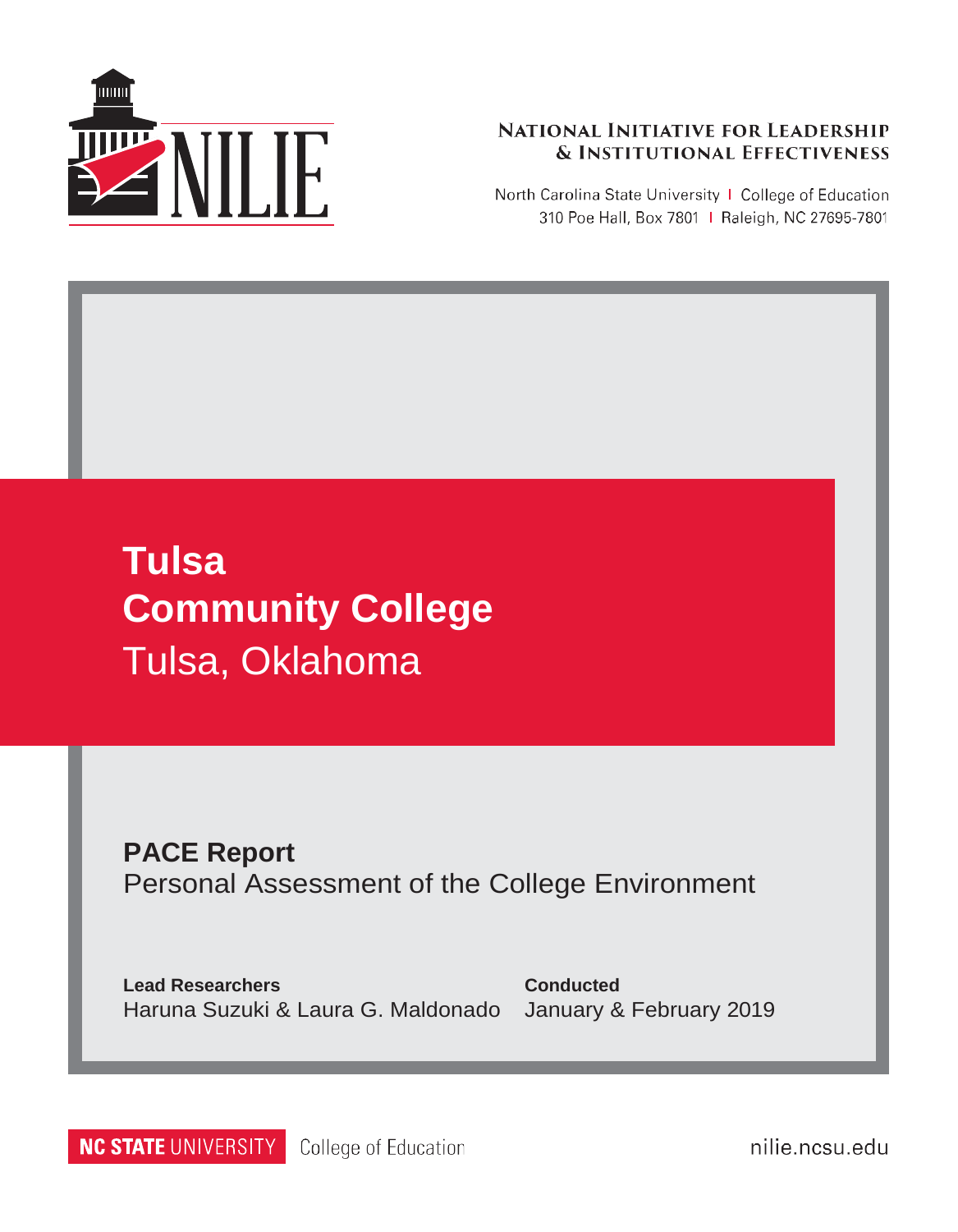

#### NATIONAL INITIATIVE FOR LEADERSHIP & INSTITUTIONAL EFFECTIVENESS

**Audrey J. Jaeger, Ph.D.** Executive Director

**Laura G. Maldonado** Research Associate

**Melissa Whatley, Ph.D.** Postdoctoral Research Scholar

**Monique N. Colclough, Ph.D.** Postdoctoral Research Scholar

**Greyson Norcross** Research Intern

**Andrea L. DeSantis** Research Associate

**Haruna Suzuki** Research Associate

**Phone** (919)515-8567

**Fax** (919)515-6305 **Web** nilie.ncsu.edu

**Email** [pace\\_survey@ncsu.edu](mailto:pace_survey@ncsu.edu)

#### **North Carolina State University**

College of Education 310 Poe Hall Box 7801 Raleigh, NC 27695-7801

Suggested Citation: National Initiative for Leadership & Institutional Effectiveness, North Carolina State University. Personal Assessment of the College Environment (PACE) Report, by Suzuki, H., & Maldonado, L. G. Raleigh, NC: 2019.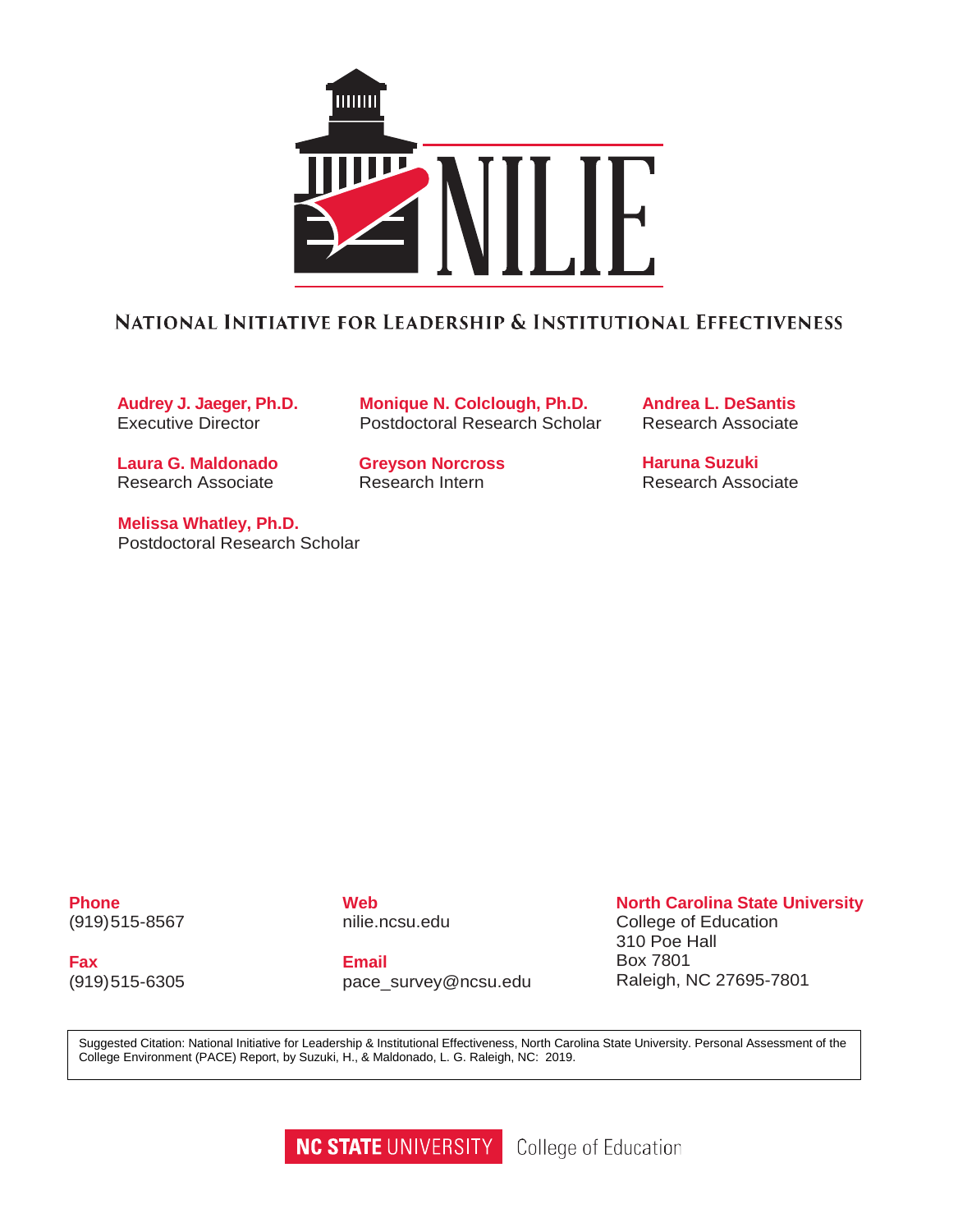#### **Table of Contents**

|           | <b>PACE Literature Review</b>                            |    |
|-----------|----------------------------------------------------------|----|
| Table 1.  | <b>Institutional Structure Frequency Distributions</b>   | 4  |
| Table 2.  | <b>Student Focus Frequency Distributions</b>             | 8  |
| Table 3.  | <b>Supervisory Relationships Frequency Distributions</b> | 11 |
| Table 4.  | <b>Teamwork Frequency Distributions</b>                  | 15 |
| Table 5.  | <b>Climate Factor Mean Comparisons</b>                   | 17 |
| Figure 1. | Means by Comparison Group and Climate Factor             | 18 |
| Table 6.  | <b>Institutional Structure Item Mean Comparisons</b>     | 19 |
| Table 7.  | <b>Student Focus Item Mean Comparisons</b>               | 20 |
| Table 8.  | Supervisory Relationships Item Mean Comparisons          | 21 |
| Table 9.  | <b>Teamwork Item Mean Comparisons</b>                    | 22 |
|           |                                                          |    |

#### **Page**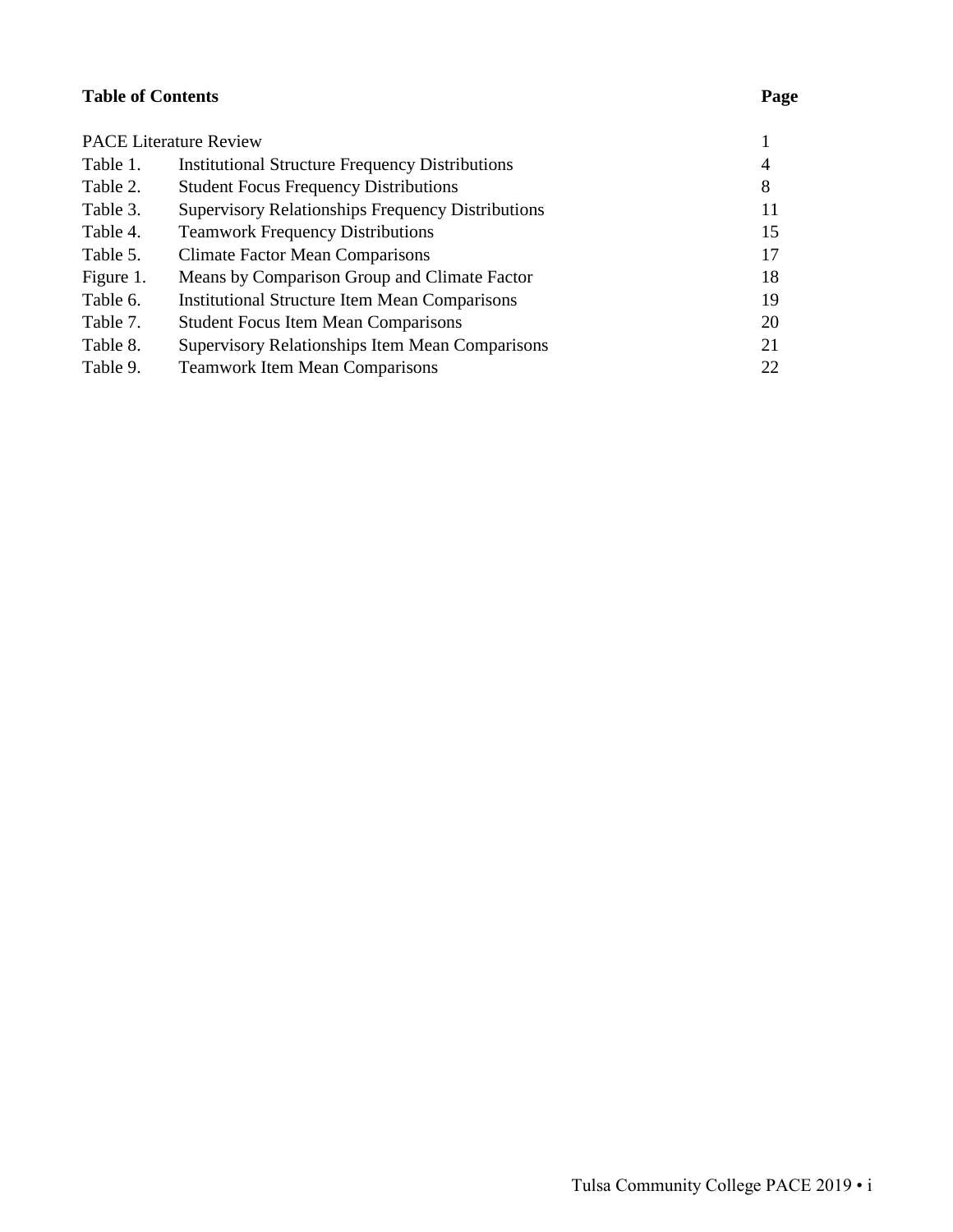#### **PACE Literature Review**

The term culture refers to a total communication and behavioral pattern within an organization. Yukl (2002) defines organizational culture as "the shared values and beliefs of members about the activities of the organization and interpersonal relationships" (p. 108). Schein (2004) observes that culture "points us to phenomena that are below the surface, that are powerful in their impact but invisible and to a considerable degree unconscious. In that sense culture is to a group what personality is to an individual" (p. 8). Culture as a concept, then, is deeply embedded in an organization and relatively difficult to change; yet it has real day-to-day consequences in the life of the organization. According to Baker and Associates (1992), culture is manifest through symbols, rituals, and behavioral norms, and new members of an organization need to be socialized in the culture in order for the whole to function effectively.

Climate refers to the prevailing condition that affects satisfaction (e.g., morale and feelings) and productivity (e.g., task completion or goal attainment) at a particular point in time. Essentially then, climate is a subset of an organization's culture, emerging from the assumptions made about the underlying value system and finding expression through members' attitudes and actions (Baker  $\&$ Associates, 1992).

The mission of PACE is to promote open and constructive communication along four climate factors. Each climate factor has a unique focus, the combination of which create an integrative tool useful in understanding the campus climate at your institution. Institutional Structure focuses on the mission, leadership, spirit of cooperation, structural organization, decision-making, and communication within the institution. Supervisory Relationships provide insight into the relationship between employees and their supervisors, as well as employees' abilities to be creative and express ideas related to their work. The Teamwork climate factor explores the spirit of cooperation that exists within teams, while the Student Focus climate factor considers the centrality of students to the actions of the institution as well as the extent to which students are prepared for post-institution endeavors. Taken together the climate factors provide a valid source to define areas needing change or improvement and sets the stage for strategic planning.

The way that various individuals behave in an organization influences the climate that exists within that organization. If individuals perceive accepted patterns of behavior as motivating and rewarding their performance, they tend to see a positive environment. Conversely, if they experience patterns of behavior that are self-serving, autocratic, or punishing, then they see a negative climate. The importance of these elements as determiners of quality and productivity and the degree of satisfaction that employees receive from the performance of their jobs have been well documented in the research literature for more than 40 years (Baker & Associates, 1992).

NILIE's present research examines the value of delegating and empowering others within the organization through an effective management and leadership process. Yukl (2002) defined leadership as "the process of influencing others to understand and agree about what needs to be done and how it can be done effectively, and the process of facilitating individual and collective efforts to accomplish the shared objectives" (p. 7). The concept of leadership has been studied for many years in a variety of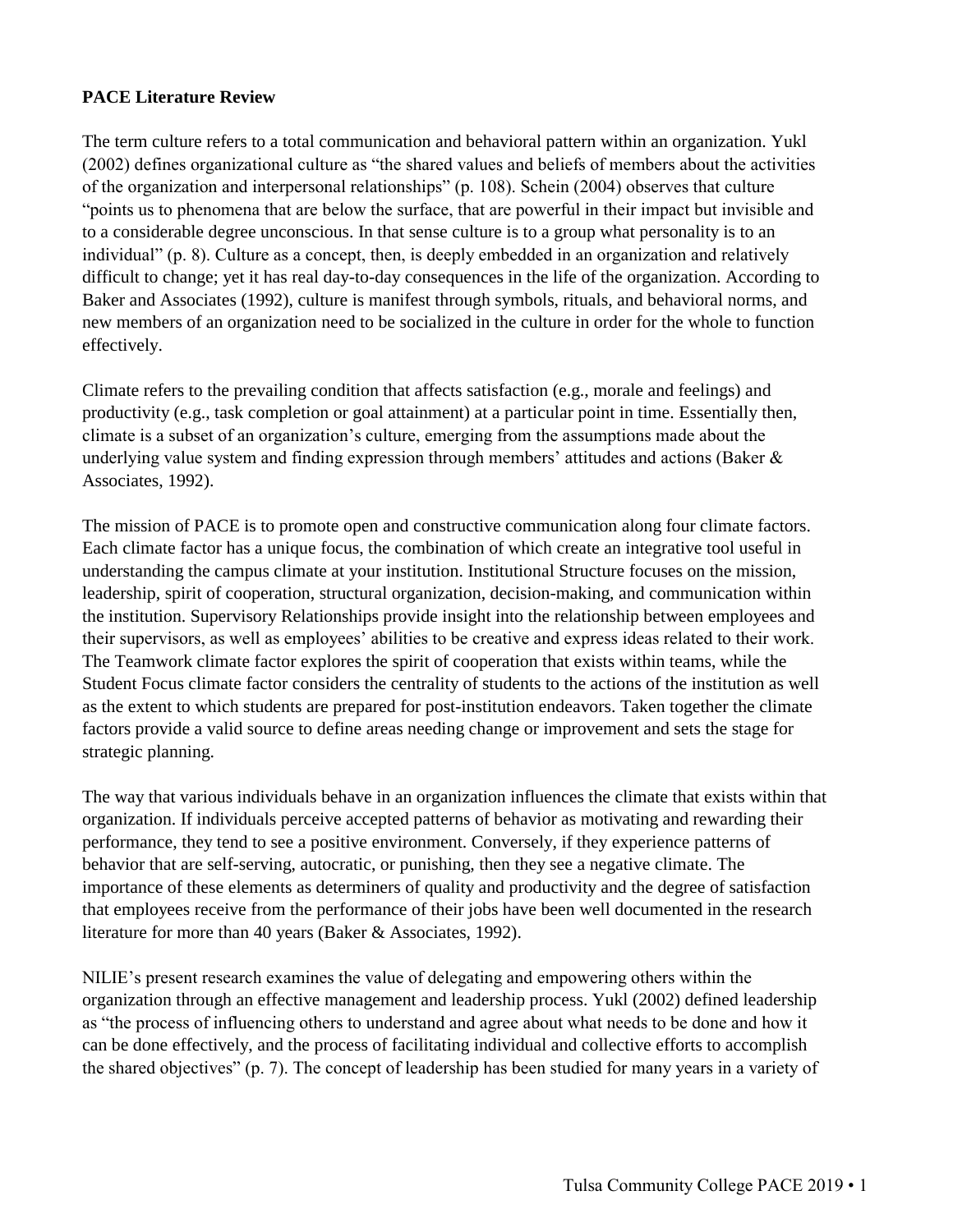work settings, and there is no one theory of management and leadership that is universally accepted (Baker & Associates, 1992). However, organizational research conducted to date shows a strong relationship between leadership processes and other aspects of the organizational culture. Intensive efforts to conceptualize and measure organizational climate began in the 1960s with Rensis Likert's work at the University of Michigan (Rouche and Baker, 1987). NILIE has used Likert's work to create the PACE survey. To date, more than 120 institutions have participated in climate studies conducted by NILIE at North Carolina State University.

#### Figure 1. The PACE Model





Establishing instrument validity is a fundamental component of ensuring the research effort is assessing the intended phenomenon. To that end, NILIE has worked hard to demonstrate the validity of the PACE instrument through both content and construct validity. Content validity has been established through a rigorous review of the instrument's questions by scholars and professionals in higher education to ensure that the instrument's items capture the essential aspects of institutional effectiveness. Building on this foundation of content validity, the PACE instrument has been thoroughly tested to ensure construct (climate factors) validity through two separate factor analysis studies (Tiu, 2001; Caison, 2005).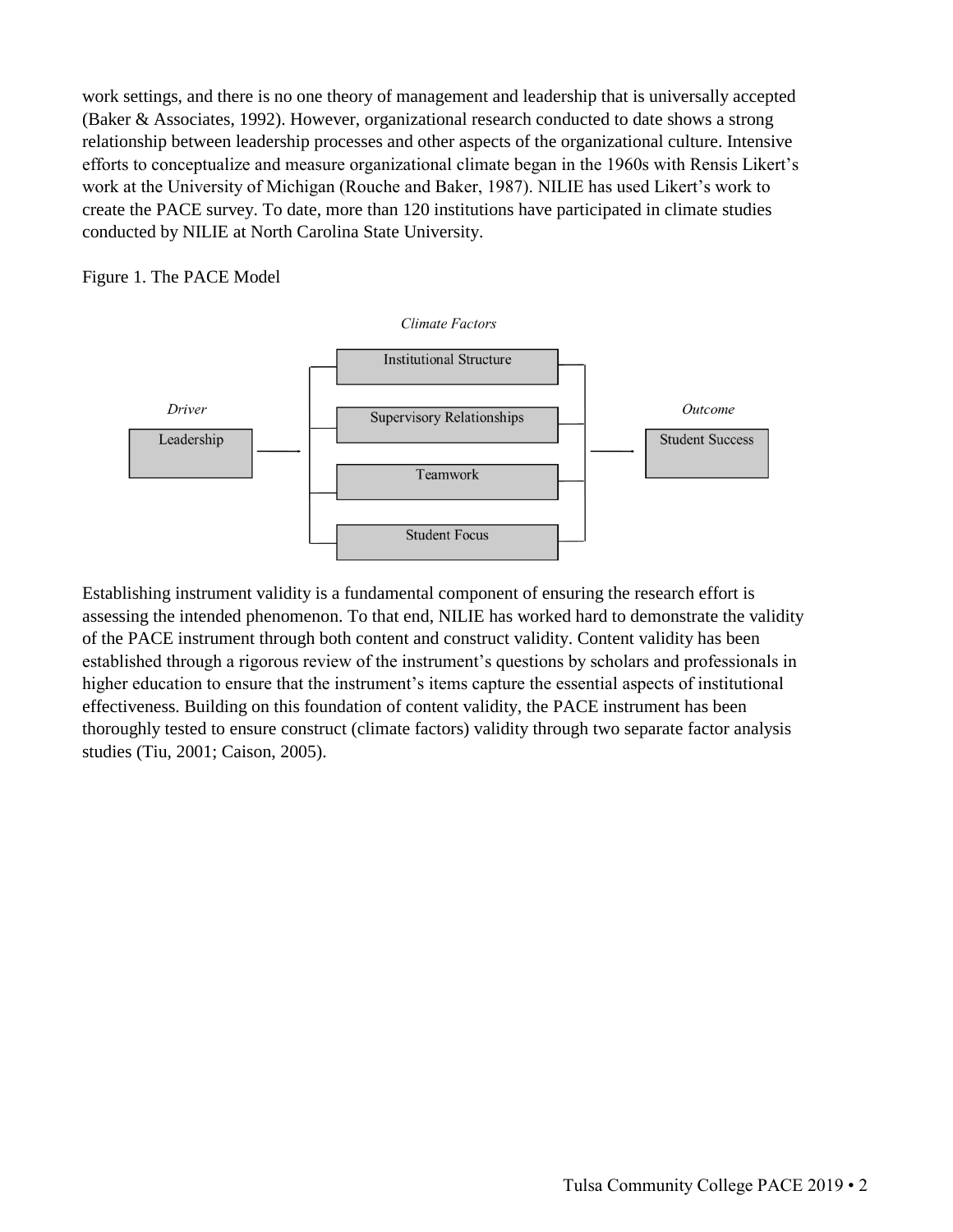#### References

Baker, G. A., & Associates. (1992). *Cultural leadership: Inside America's community colleges* . Washington, DC: Community College Press.

Caison, A. (2005). *PACE survey instrument exploratory factor analysis* . Report, NILIE, Raleigh, North Carolina.

Roueche, J. E., & Baker, G. A. (1987). *Access and excellence: The open-door college* . Washington DC: Community College Press.

Schein, E. H. (2004). *Organizational culture and leadership* (3rd ed.). San Francisco, CA: Jossey-Bass.

Tiu, S. (2001). *Institutional effectiveness in higher education: Factor analysis of the personal assessment of college environment survey instrument* . Unpublished doctoral dissertation, North Carolina State University, Raleigh.

Yukl, G. S. (2002). *Leadership in organizations* (5th ed.). Upper Saddle River, NJ: Prentice-Hall, Inc.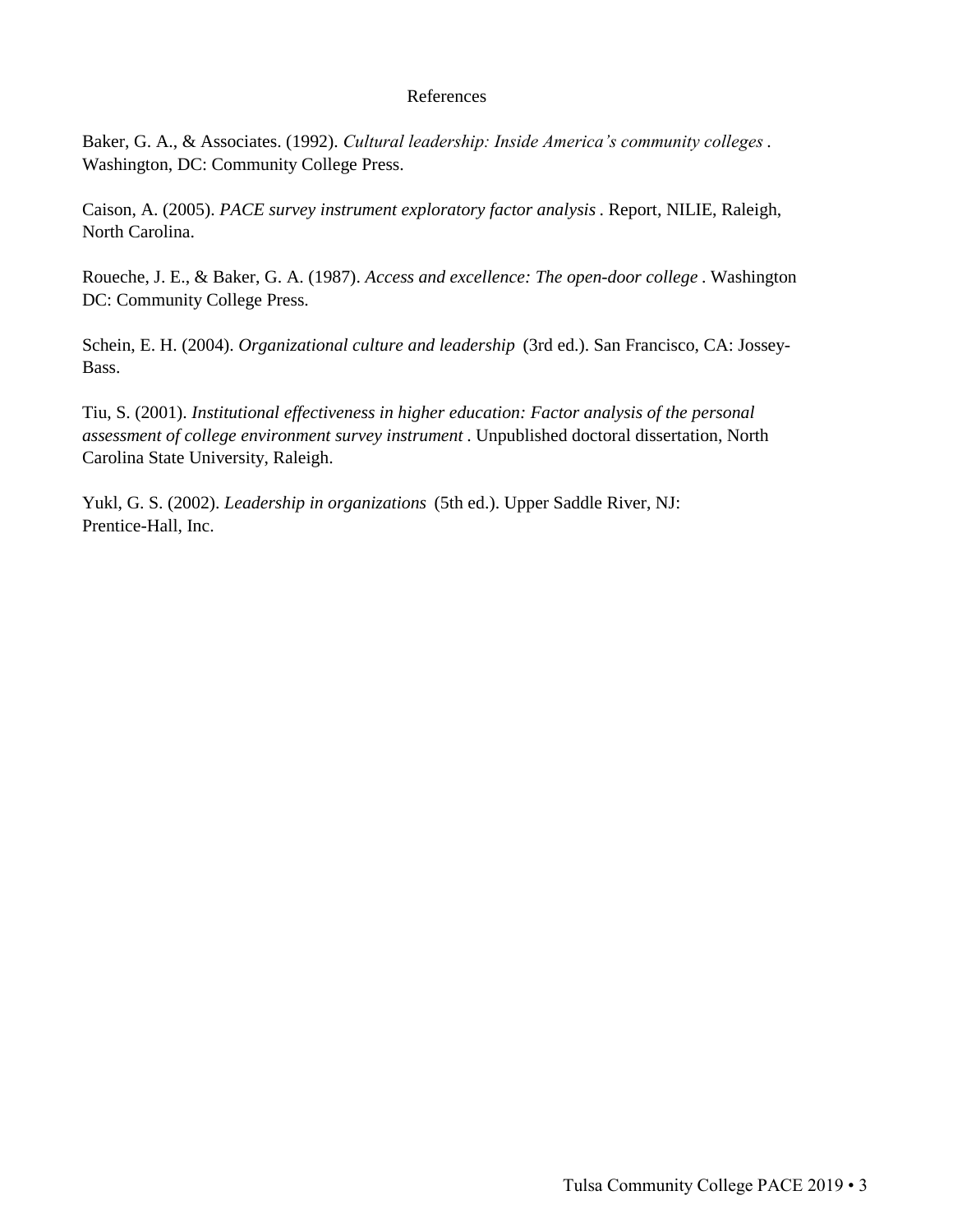# **Table 1. Institutional Structure Frequency Distributions**

*TCC compared with:*

|                                                         |                        |                | <b>TCC</b> |       | 2017 | Large 2-year |      |       | <b>NILIE Normbase</b> |
|---------------------------------------------------------|------------------------|----------------|------------|-------|------|--------------|------|-------|-----------------------|
| <b>Institutional Structure</b>                          | <b>Response Option</b> | Count          | $\%$       | Count | $\%$ | Count        | $\%$ | Count | $\%$                  |
| The extent to which                                     |                        |                |            |       |      |              |      |       |                       |
| the actions of this institution reflect<br>1            | Very dissatisfied      | $\overline{4}$ | 0%         | 18    | 2%   | 500          | 2%   | 1602  | 3%                    |
| its mission                                             | Dissatisfied           | 55             | 7%         | 64    | 7%   | 2070         | 10%  | 6013  | 10%                   |
|                                                         | Neither                | 86             | 10%        | 133   | 15%  | 3179         | 15%  | 9217  | 15%                   |
|                                                         | Satisfied              | 401            | 48%        | 437   | 50%  | 10281        | 47%  | 29220 | 47%                   |
|                                                         | Very satisfied         | 291            | 35%        | 218   | 25%  | 5680         | 26%  | 15642 | 25%                   |
|                                                         | <b>Total</b>           | 837            | 100%       | 870   | 100% | 21710        | 100% | 61694 | 100%                  |
| decisions are made at the appropriate<br>$\overline{4}$ | Very dissatisfied      | 36             | 4%         | 66    | 8%   | 1700         | 8%   | 5023  | 8%                    |
| level at this institution                               | Dissatisfied           | 140            | 17%        | 137   | 16%  | 4255         | 20%  | 12248 | 20%                   |
|                                                         | Neither                | 156            | 19%        | 205   | 24%  | 4951         | 23%  | 13590 | 22%                   |
|                                                         | Satisfied              | 296            | 36%        | 310   | 36%  | 7234         | 34%  | 20566 | 34%                   |
|                                                         | Very satisfied         | 192            | 23%        | 142   | 17%  | 3302         | 15%  | 9604  | 16%                   |
|                                                         | <b>Total</b>           | 820            | 100%       | 860   | 100% | 21442        | 100% | 61031 | 100%                  |
| 5 the institution effectively promotes                  | Very dissatisfied      | 13             | 2%         | 24    | 3%   | 711          | 3%   | 2114  | 3%                    |
| diversity in the workplace                              | Dissatisfied           | 46             | 6%         | 49    | 6%   | 1547         | 7%   | 4573  | 7%                    |
|                                                         | Neither                | 137            | 16%        | 149   | 17%  | 3788         | 17%  | 11841 | 19%                   |
|                                                         | Satisfied              | 331            | 40%        | 340   | 39%  | 8328         | 38%  | 23725 | 39%                   |
|                                                         | Very satisfied         | 305            | 37%        | 310   | 36%  | 7283         | 34%  | 19192 | 31%                   |
|                                                         | <b>Total</b>           | 832            | 100%       | 872   | 100% | 21657        | 100% | 61445 | 100%                  |
| 6 administrative leadership is focused                  | Very dissatisfied      | 18             | 2%         | 35    | 4%   | 1077         | 5%   | 3430  | 6%                    |
| on meeting the needs of students                        | Dissatisfied           | 71             | 8%         | 79    | 9%   | 2575         | 12%  | 7612  | 12%                   |
|                                                         | Neither                | 103            | 12%        | 129   | 15%  | 3415         | 16%  | 9888  | 16%                   |
|                                                         | Satisfied              | 328            | 39%        | 354   | 41%  | 8120         | 37%  | 23140 | 38%                   |
|                                                         | Very satisfied         | 321            | 38%        | 271   | 31%  | 6471         | 30%  | 17509 | 28%                   |
|                                                         | <b>Total</b>           | 841            | 100%       | 868   | 100% | 21658        | 100% | 61579 | 100%                  |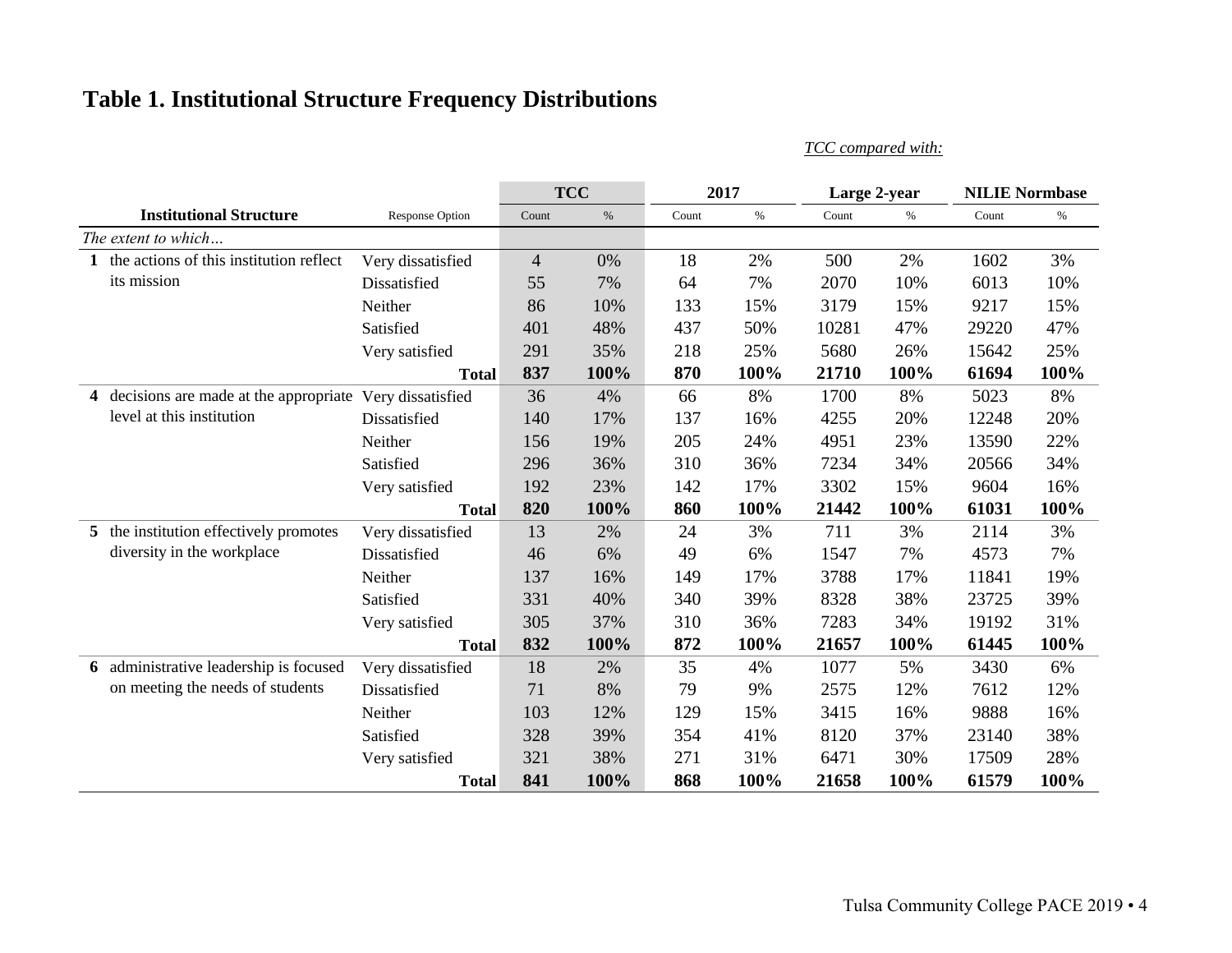|                                            |                        |       | <b>TCC</b> | 2017  |      | Large 2-year |      |       | <b>NILIE Normbase</b> |
|--------------------------------------------|------------------------|-------|------------|-------|------|--------------|------|-------|-----------------------|
| <b>Institutional Structure (continued)</b> | <b>Response Option</b> | Count | $\%$       | Count | $\%$ | Count        | $\%$ | Count | $\%$                  |
| The extent to which                        |                        |       |            |       |      |              |      |       |                       |
| 10 information is shared within the        | Very dissatisfied      | 57    | 7%         | 96    | 11%  | 2237         | 10%  | 6753  | 11%                   |
| institution                                | Dissatisfied           | 144   | 17%        | 164   | 19%  | 4267         | 20%  | 12523 | 20%                   |
|                                            | Neither                | 147   | 18%        | 177   | 20%  | 4656         | 21%  | 13081 | 21%                   |
|                                            | Satisfied              | 280   | 33%        | 279   | 32%  | 6755         | 31%  | 18852 | 30%                   |
|                                            | Very satisfied         | 212   | 25%        | 164   | 19%  | 3861         | 18%  | 10630 | 17%                   |
|                                            | <b>Total</b>           | 840   | 100%       | 880   | 100% | 21776        | 100% | 61839 | 100%                  |
| 11 institutional teams use problem-        | Very dissatisfied      | 15    | 2%         | 34    | 4%   | 788          | 4%   | 2390  | 4%                    |
| solving techniques                         | Dissatisfied           | 64    | 8%         | 77    | 10%  | 2339         | 12%  | 7010  | 12%                   |
|                                            | Neither                | 207   | 27%        | 279   | 35%  | 6187         | 31%  | 17452 | 31%                   |
|                                            | Satisfied              | 316   | 41%        | 288   | 37%  | 7785         | 39%  | 22297 | 39%                   |
|                                            | Very satisfied         | 170   | 22%        | 108   | 14%  | 2705         | 14%  | 7653  | 13%                   |
|                                            | <b>Total</b>           | 772   | 100%       | 786   | 100% | 19804        | 100% | 56802 | 100%                  |
| 15 I am able to appropriately influence    | Very dissatisfied      | 59    | 8%         | 95    | 12%  | 2276         | 11%  | 6435  | 11%                   |
| the direction of this institution          | Dissatisfied           | 123   | 16%        | 128   | 17%  | 3716         | 19%  | 10415 | 18%                   |
|                                            | Neither                | 230   | 30%        | 231   | 30%  | 6039         | 30%  | 16923 | 29%                   |
|                                            | Satisfied              | 228   | 30%        | 221   | 29%  | 5526         | 28%  | 16242 | 28%                   |
|                                            | Very satisfied         | 128   | 17%        | 99    | 13%  | 2528         | 13%  | 7435  | 13%                   |
|                                            | <b>Total</b>           | 768   | 100%       | 774   | 100% | 20085        | 100% | 57450 | 100%                  |
| 16 open and ethical communication is       | Very dissatisfied      | 35    | 4%         | 67    | 8%   | 1985         | 9%   | 6064  | 10%                   |
| practiced at this institution              | Dissatisfied           | 89    | 11%        | 110   | 13%  | 3442         | 16%  | 10147 | 17%                   |
|                                            | Neither                | 167   | 20%        | 176   | 20%  | 4644         | 22%  | 12863 | 21%                   |
|                                            | Satisfied              | 301   | 36%        | 316   | 37%  | 7331         | 34%  | 20594 | 34%                   |
|                                            | Very satisfied         | 245   | 29%        | 193   | 22%  | 4023         | 19%  | 11270 | 18%                   |
|                                            | <b>Total</b>           | 837   | 100%       | 862   | 100% | 21425        | 100% | 60938 | 100%                  |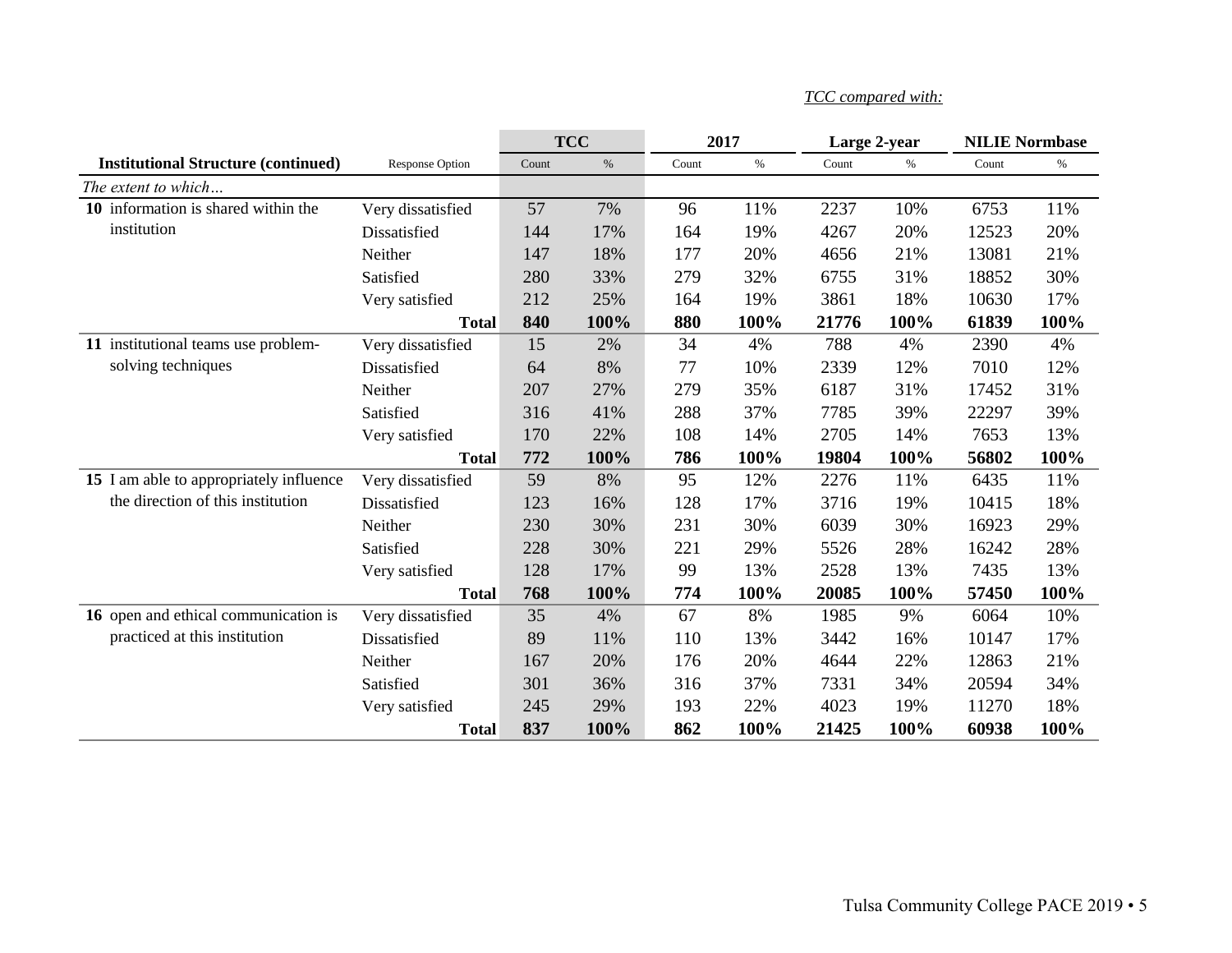|                                                              |                        |       | <b>TCC</b> | 2017  |      | Large 2-year |      | <b>NILIE Normbase</b> |      |
|--------------------------------------------------------------|------------------------|-------|------------|-------|------|--------------|------|-----------------------|------|
| <b>Institutional Structure (continued)</b>                   | <b>Response Option</b> | Count | $\%$       | Count | $\%$ | Count        | $\%$ | Count                 | $\%$ |
| The extent to which                                          |                        |       |            |       |      |              |      |                       |      |
| 22 this institution has been successful in Very dissatisfied |                        | 49    | 6%         | 78    | 9%   | 1935         | 9%   | 5581                  | 9%   |
| positively motivating my                                     | Dissatisfied           | 119   | 14%        | 129   | 15%  | 3191         | 15%  | 9029                  | 15%  |
| performance                                                  | Neither                | 148   | 18%        | 185   | 22%  | 4290         | 20%  | 12277                 | 20%  |
|                                                              | Satisfied              | 274   | 33%        | 278   | 33%  | 7095         | 33%  | 20356                 | 34%  |
|                                                              | Very satisfied         | 243   | 29%        | 177   | 21%  | 4695         | 22%  | 13235                 | 22%  |
|                                                              | <b>Total</b>           | 833   | 100%       | 847   | 100% | 21206        | 100% | 60478                 | 100% |
| 25 a spirit of cooperation exists at this                    | Very dissatisfied      | 43    | 5%         | 57    | 7%   | 1792         | 8%   | 5466                  | 9%   |
| institution                                                  | Dissatisfied           | 97    | 12%        | 119   | 14%  | 3398         | 16%  | 9897                  | 16%  |
|                                                              | Neither                | 137   | 16%        | 165   | 19%  | 4414         | 21%  | 12329                 | 20%  |
|                                                              | Satisfied              | 325   | 39%        | 310   | 36%  | 7524         | 35%  | 21431                 | 35%  |
|                                                              | Very satisfied         | 240   | 29%        | 202   | 24%  | 4156         | 20%  | 11569                 | 19%  |
|                                                              | <b>Total</b>           | 842   | 100%       | 853   | 100% | 21284        | 100% | 60692                 | 100% |
| 29 institution-wide policies guide my                        | Very dissatisfied      | 11    | 1%         | 23    | 3%   | 711          | 3%   | 2071                  | 3%   |
| work                                                         | Dissatisfied           | 36    | 4%         | 39    | 5%   | 1342         | 6%   | 4010                  | 7%   |
|                                                              | Neither                | 143   | 17%        | 184   | 22%  | 5240         | 25%  | 14899                 | 25%  |
|                                                              | Satisfied              | 386   | 46%        | 387   | 46%  | 9172         | 44%  | 26077                 | 44%  |
|                                                              | Very satisfied         | 257   | 31%        | 203   | 24%  | 4418         | 21%  | 12541                 | 21%  |
|                                                              | <b>Total</b>           | 833   | 100%       | 836   | 100% | 20883        | 100% | 59598                 | 100% |
| 32 this institution is appropriately                         | Very dissatisfied      | 51    | 6%         | 72    | 9%   | 1791         | 9%   | 5226                  | 9%   |
| organized                                                    | Dissatisfied           | 112   | 14%        | 150   | 18%  | 3830         | 18%  | 11154                 | 19%  |
|                                                              | Neither                | 173   | 21%        | 231   | 27%  | 4932         | 24%  | 14013                 | 24%  |
|                                                              | Satisfied              | 309   | 38%        | 272   | 32%  | 6967         | 33%  | 19869                 | 33%  |
|                                                              | Very satisfied         | 177   | 22%        | 116   | 14%  | 3340         | 16%  | 9336                  | 16%  |
|                                                              | <b>Total</b>           | 822   | 100%       | 841   | 100% | 20860        | 100% | 59598                 | 100% |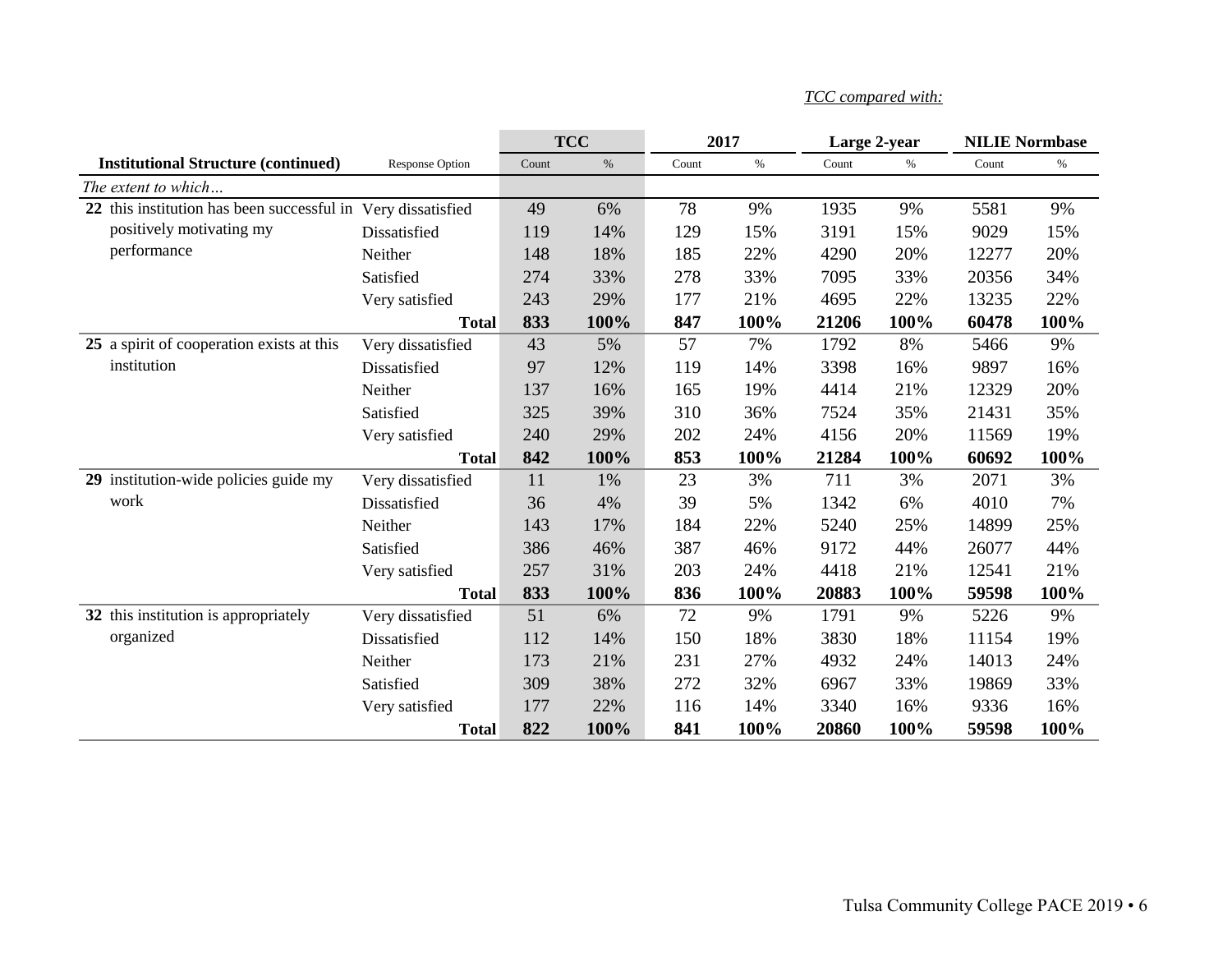|                                                                             |                        |       | <b>TCC</b> |       | 2017 | Large 2-year |      | <b>NILIE Normbase</b> |      |
|-----------------------------------------------------------------------------|------------------------|-------|------------|-------|------|--------------|------|-----------------------|------|
| <b>Institutional Structure (continued)</b>                                  | <b>Response Option</b> | Count | $\%$       | Count | $\%$ | Count        | $\%$ | Count                 | $\%$ |
| The extent to which                                                         |                        |       |            |       |      |              |      |                       |      |
| <b>38</b> I have the opportunity for                                        | Very dissatisfied      | 95    | 12%        | 145   | 18%  | 3126         | 16%  | 8565                  | 15%  |
| advancement within this institution                                         | Dissatisfied           | 126   | 16%        | 135   | 17%  | 3187         | 16%  | 9191                  | 16%  |
|                                                                             | Neither                | 189   | 24%        | 210   | 26%  | 4988         | 25%  | 14648                 | 26%  |
|                                                                             | Satisfied              | 212   | 27%        | 208   | 26%  | 5361         | 27%  | 15188                 | 27%  |
|                                                                             | Very satisfied         | 152   | 20%        | 97    | 12%  | 3319         | 17%  | 9138                  | 16%  |
|                                                                             | <b>Total</b>           | 774   | 100%       | 795   | 100% | 19981        | 100% | 56730                 | 100% |
| 41 I receive adequate information<br>regarding important activities at this | Very dissatisfied      | 29    | 3%         | 42    | 5%   | 995          | 5%   | 3102                  | 5%   |
|                                                                             | Dissatisfied           | 90    | 11%        | 113   | 13%  | 2387         | 11%  | 7305                  | 12%  |
| institution                                                                 | Neither                | 110   | 13%        | 141   | 17%  | 3623         | 17%  | 10459                 | 17%  |
|                                                                             | Satisfied              | 361   | 43%        | 372   | 44%  | 9188         | 43%  | 25848                 | 43%  |
|                                                                             | Very satisfied         | 241   | 29%        | 186   | 22%  | 4975         | 24%  | 13647                 | 23%  |
|                                                                             | <b>Total</b>           | 831   | 100%       | 854   | 100% | 21168        | 100% | 60361                 | 100% |
| 44 my work is guided by clearly defined Very dissatisfied                   |                        | 35    | 4%         | 59    | 7%   | 1427         | 7%   | 4272                  | 7%   |
| administrative processes                                                    | Dissatisfied           | 80    | 10%        | 100   | 12%  | 2564         | 12%  | 7569                  | 13%  |
|                                                                             | Neither                | 149   | 18%        | 189   | 23%  | 4808         | 23%  | 13684                 | 23%  |
|                                                                             | Satisfied              | 343   | 42%        | 318   | 38%  | 7921         | 38%  | 22335                 | 38%  |
|                                                                             | Very satisfied         | 218   | 26%        | 172   | 21%  | 4099         | 20%  | 11551                 | 19%  |
|                                                                             | <b>Total</b>           | 825   | 100%       | 838   | 100% | 20819        | 100% | 59411                 | 100% |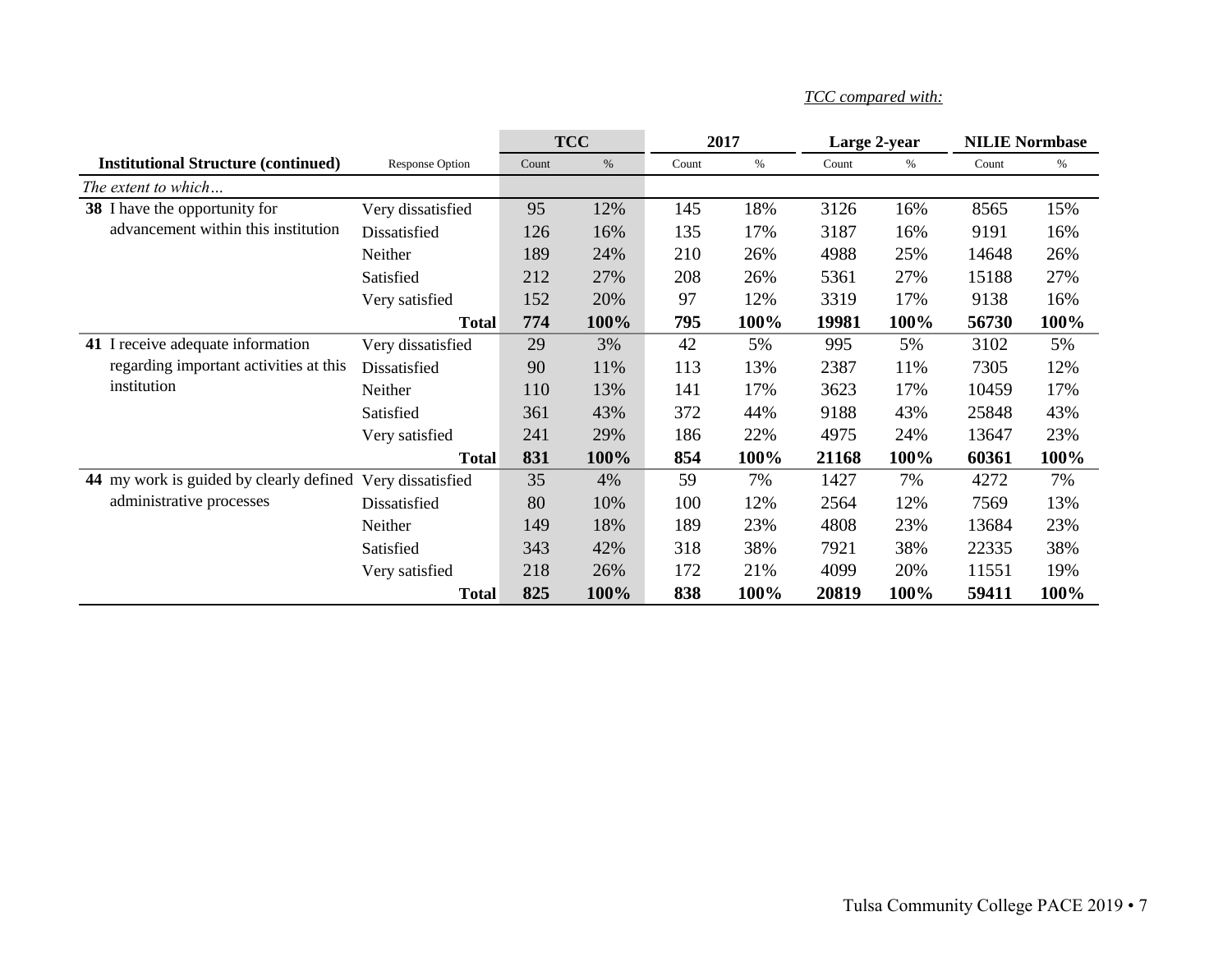# **Table 2. Student Focus Frequency Distributions**

|                                          |                        |       | <b>TCC</b> |       | 2017 | Large 2-year |      | <b>NILIE Normbase</b> |      |
|------------------------------------------|------------------------|-------|------------|-------|------|--------------|------|-----------------------|------|
| <b>Student Focus</b>                     | <b>Response Option</b> | Count | $\%$       | Count | $\%$ | Count        | $\%$ | Count                 | $\%$ |
| The extent to which                      |                        |       |            |       |      |              |      |                       |      |
| 7 student needs are central to what we   | Very dissatisfied      | 11    | 1%         | 26    | 3%   | 689          | 3%   | 2257                  | 4%   |
| do                                       | Dissatisfied           | 48    | 6%         | 67    | 8%   | 2080         | 10%  | 6277                  | 10%  |
|                                          | Neither                | 73    | 9%         | 87    | 10%  | 2661         | 12%  | 7808                  | 13%  |
|                                          | Satisfied              | 331   | 39%        | 356   | 41%  | 8271         | 38%  | 23353                 | 38%  |
|                                          | Very satisfied         | 376   | 45%        | 338   | 39%  | 8020         | 37%  | 22008                 | 36%  |
|                                          | <b>Total</b>           | 839   | 100%       | 874   | 100% | 21721        | 100% | 61703                 | 100% |
| 8 I feel my job is relevant to this      | Very dissatisfied      | 6     | 1%         | 13    | 1%   | 301          | 1%   | 949                   | 2%   |
| institution's mission                    | Dissatisfied           | 13    | 2%         | 13    | 1%   | 551          | 3%   | 1616                  | 3%   |
|                                          | Neither                | 36    | 4%         | 52    | 6%   | 1336         | 6%   | 3871                  | 6%   |
|                                          | Satisfied              | 253   | 30%        | 260   | 30%  | 6874         | 32%  | 19991                 | 32%  |
|                                          | Very satisfied         | 533   | 63%        | 535   | 61%  | 12640        | 58%  | 35281                 | 57%  |
|                                          | <b>Total</b>           | 841   | 100%       | 873   | 100% | 21702        | 100% | 61708                 | 100% |
| 17 faculty meet the needs of students    | Very dissatisfied      | 11    | 1%         | 9     | 1%   | 336          | 2%   | 910                   | 2%   |
|                                          | Dissatisfied           | 38    | 5%         | 38    | 5%   | 1202         | 6%   | 3256                  | 6%   |
|                                          | Neither                | 121   | 15%        | 146   | 18%  | 3260         | 16%  | 9091                  | 16%  |
|                                          | Satisfied              | 360   | 45%        | 377   | 47%  | 9197         | 45%  | 26553                 | 46%  |
|                                          | Very satisfied         | 264   | 33%        | 237   | 29%  | 6267         | 31%  | 18125                 | 31%  |
|                                          | <b>Total</b>           | 794   | 100%       | 807   | 100% | 20262        | 100% | 57935                 | 100% |
| 18 student ethnic and cultural diversity | Very dissatisfied      | 5     | 1%         | 13    | 2%   | 350          | 2%   | 1123                  | 2%   |
| are important at this institution        | Dissatisfied           | 27    | 3%         | 26    | 3%   | 735          | 3%   | 2513                  | 4%   |
|                                          | Neither                | 104   | 12%        | 105   | 12%  | 2741         | 13%  | 8972                  | 15%  |
|                                          | Satisfied              | 345   | 41%        | 363   | 43%  | 8958         | 42%  | 25447                 | 42%  |
|                                          | Very satisfied         | 354   | 42%        | 345   | 40%  | 8446         | 40%  | 22311                 | 37%  |
|                                          | <b>Total</b>           | 835   | 100%       | 852   | 100% | 21230        | 100% | 60366                 | 100% |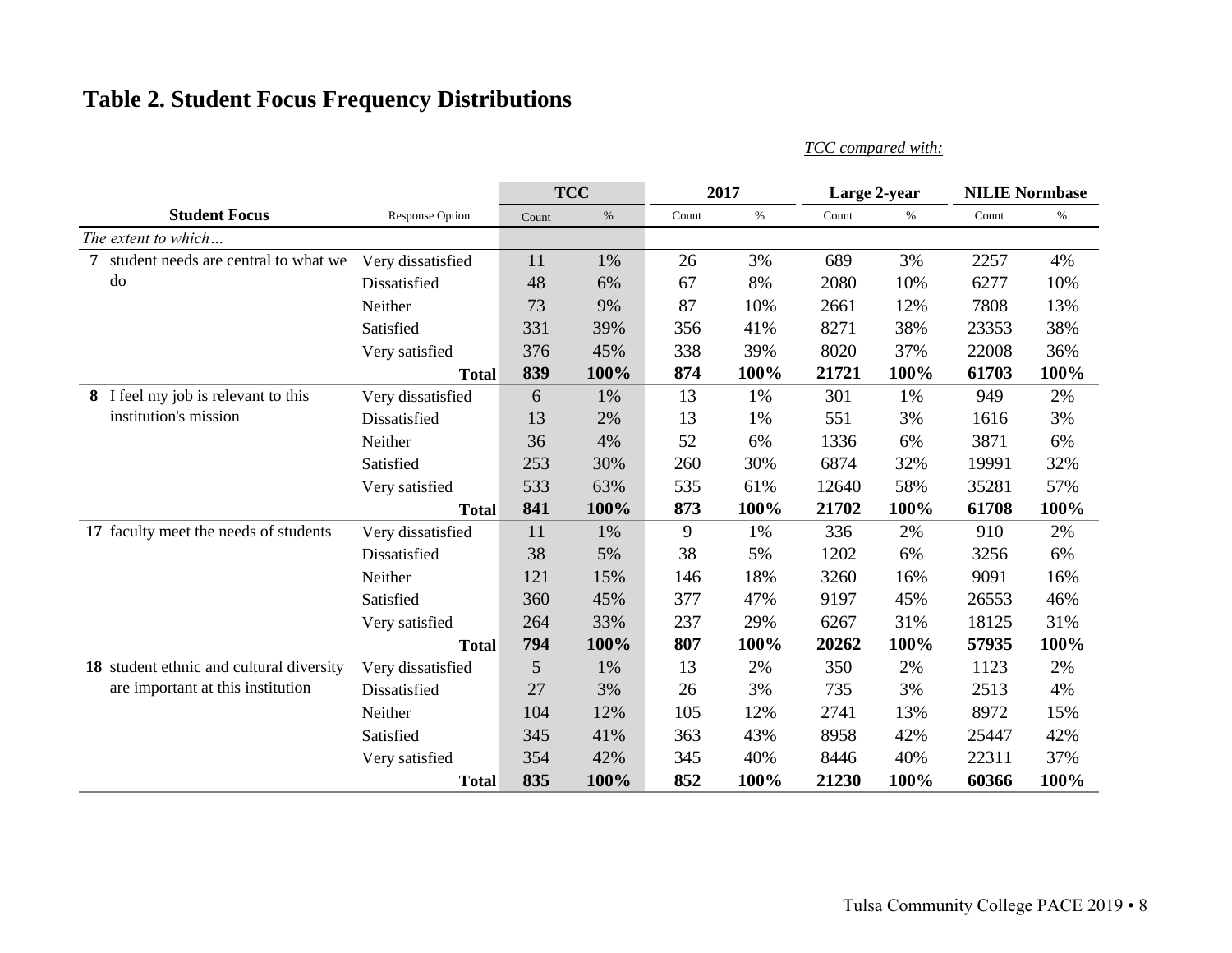|                                        |                        |                | <b>TCC</b> |                | 2017 | Large 2-year |       |       | <b>NILIE Normbase</b> |
|----------------------------------------|------------------------|----------------|------------|----------------|------|--------------|-------|-------|-----------------------|
| <b>Student Focus (continued)</b>       | <b>Response Option</b> | Count          | $\%$       | Count          | $\%$ | Count        | $\%$  | Count | $\%$                  |
| The extent to which                    |                        |                |            |                |      |              |       |       |                       |
| 19 students' competencies are enhanced | Very dissatisfied      | 8              | 1%         | 9              | 1%   | 271          | 1%    | 756   | 1%                    |
|                                        | Dissatisfied           | 20             | 3%         | 28             | 3%   | 885          | 4%    | 2445  | 4%                    |
|                                        | Neither                | 122            | 15%        | 166            | 20%  | 3704         | 18%   | 10641 | 18%                   |
|                                        | Satisfied              | 387            | 48%        | 404            | 49%  | 9925         | 49%   | 28315 | 49%                   |
|                                        | Very satisfied         | 262            | 33%        | 212            | 26%  | 5600         | 27%   | 15943 | 27%                   |
|                                        | <b>Total</b>           | 799            | 100%       | 819            | 100% | 20385        | 100%  | 58100 | 100%                  |
| 23 non-teaching professional personnel | Very dissatisfied      | 8              | 1%         | 14             | 2%   | 443          | 2%    | 1228  | 2%                    |
| meet the needs of students             | Dissatisfied           | 40             | 5%         | 53             | 6%   | 1340         | 7%    | 3641  | 6%                    |
|                                        | Neither                | 115            | 14%        | 152            | 19%  | 3491         | 17%   | 9601  | 16%                   |
|                                        | Satisfied              | 352            | 44%        | 377            | 46%  | 9110         | 45%   | 26643 | 46%                   |
|                                        | Very satisfied         | 290            | 36%        | 224            | 27%  | 5970         | 29%   | 17200 | 29%                   |
|                                        | <b>Total</b>           | 805            | 100%       | 820            | 100% | 20354        | 100%  | 58313 | 100%                  |
| 28 classified personnel meet the needs | Very dissatisfied      | 10             | 1%         | 11             | 1%   | 385          | $2\%$ | 1060  | 2%                    |
| of students                            | Dissatisfied           | 32             | 4%         | 36             | 5%   | 871          | 5%    | 2441  | 4%                    |
|                                        | Neither                | 137            | 18%        | 176            | 22%  | 4699         | 25%   | 12270 | 23%                   |
|                                        | Satisfied              | 349            | 45%        | 356            | 45%  | 8048         | 43%   | 24332 | 45%                   |
|                                        | Very satisfied         | 249            | 32%        | 215            | 27%  | 4532         | 24%   | 14191 | 26%                   |
|                                        | <b>Total</b>           | 777            | 100%       | 794            | 100% | 18535        | 100%  | 54294 | 100%                  |
| 31 students receive an excellent       | Very dissatisfied      | $\overline{7}$ | 1%         | $\overline{4}$ | 0%   | 192          | 1%    | 553   | 1%                    |
| education at this institution          | Dissatisfied           | 25             | 3%         | 29             | 3%   | 669          | 3%    | 1980  | 3%                    |
|                                        | Neither                | 88             | 11%        | 124            | 15%  | 2381         | 11%   | 6959  | 12%                   |
|                                        | Satisfied              | 382            | 47%        | 423            | 50%  | 9429         | 45%   | 27395 | 46%                   |
|                                        | Very satisfied         | 312            | 38%        | 261            | 31%  | 8130         | 39%   | 22387 | 38%                   |
|                                        | <b>Total</b>           | 814            | 100%       | 841            | 100% | 20801        | 100%  | 59274 | 100%                  |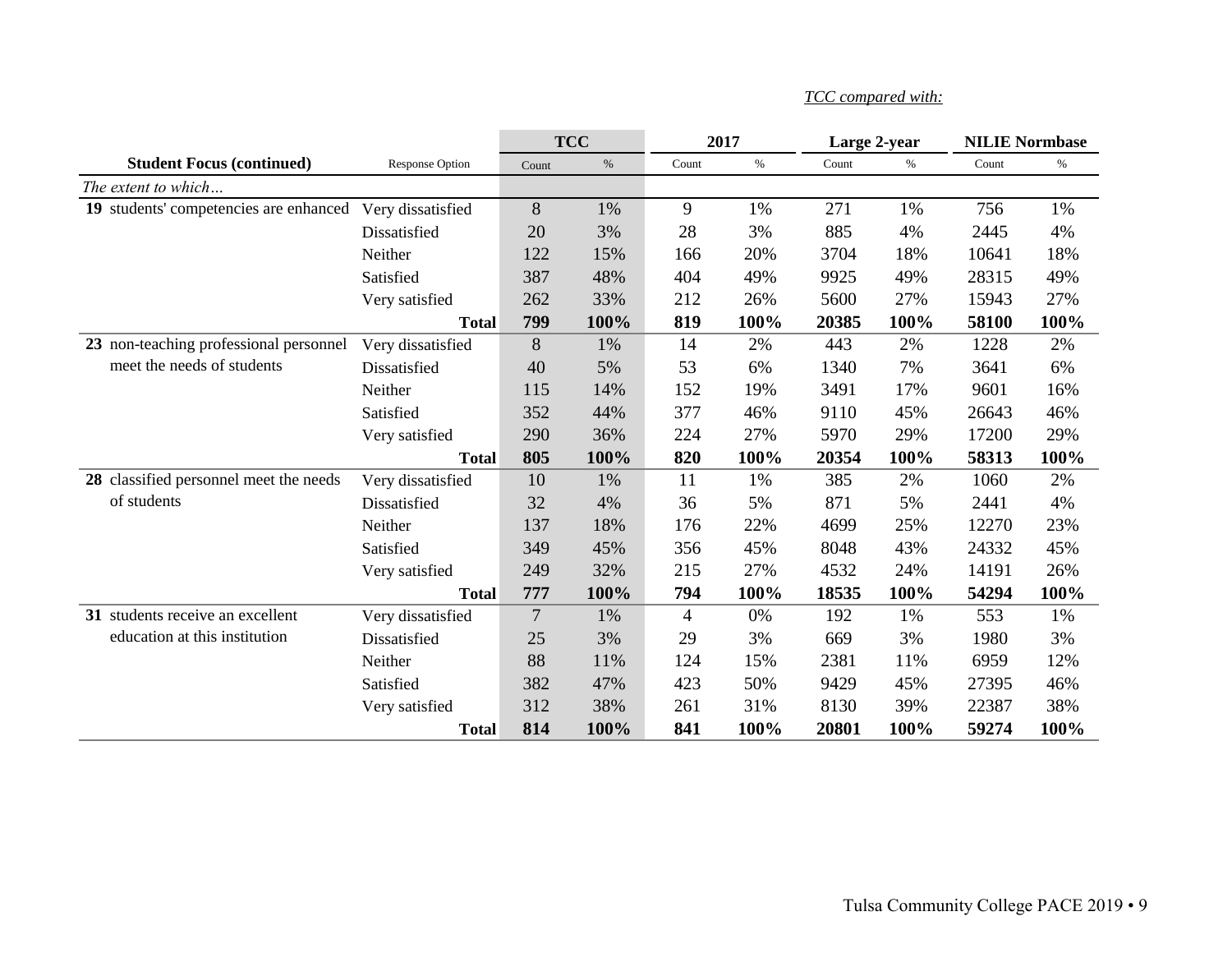|                                                               |                        |        | <b>TCC</b> |       | 2017 | Large 2-year |      | <b>NILIE Normbase</b> |       |
|---------------------------------------------------------------|------------------------|--------|------------|-------|------|--------------|------|-----------------------|-------|
| <b>Student Focus (continued)</b>                              | <b>Response Option</b> | Count  | $\%$       | Count | $\%$ | Count        | $\%$ | Count                 | $\%$  |
| The extent to which                                           |                        |        |            |       |      |              |      |                       |       |
| 35 this institution prepares students for a Very dissatisfied |                        | $\tau$ | 1%         | 10    | 1%   | 209          | 1%   | 641                   | 1%    |
| career                                                        | Dissatisfied           | 27     | 3%         | 25    | 3%   | 617          | 3%   | 1751                  | 3%    |
|                                                               | Neither                | 90     | 11%        | 125   | 15%  | 2493         | 12%  | 7270                  | 12%   |
|                                                               | Satisfied              | 381    | 47%        | 411   | 49%  | 9401         | 45%  | 27188                 | 46%   |
|                                                               | Very satisfied         | 308    | 38%        | 260   | 31%  | 8019         | 39%  | 22230                 | 38%   |
|                                                               | <b>Total</b>           | 813    | 100%       | 831   | 100% | 20739        | 100% | 59080                 | 100%  |
| 37 this institution prepares students for                     | Very dissatisfied      | 9      | 1%         | 8     | 1%   | 215          | 1%   | 664                   | 1%    |
| further learning                                              | Dissatisfied           | 22     | 3%         | 24    | 3%   | 595          | 3%   | 1787                  | 3%    |
|                                                               | Neither                | 79     | 10%        | 105   | 13%  | 2276         | 11%  | 6798                  | 11%   |
|                                                               | Satisfied              | 381    | 46%        | 414   | 49%  | 9862         | 48%  | 28309                 | 48%   |
|                                                               | Very satisfied         | 330    | 40%        | 286   | 34%  | 7796         | 38%  | 21581                 | 36%   |
|                                                               | <b>Total</b>           | 821    | 100%       | 837   | 100% | 20744        | 100% | 59139                 | 100%  |
| 40 students are assisted with their                           | Very dissatisfied      | 11     | 1%         | 10    | 1%   | 282          | 1%   | 835                   | $1\%$ |
| personal development                                          | Dissatisfied           | 23     | 3%         | 50    | 6%   | 882          | 4%   | 2627                  | 5%    |
|                                                               | Neither                | 132    | 17%        | 201   | 25%  | 3798         | 19%  | 10964                 | 19%   |
|                                                               | Satisfied              | 382    | 48%        | 350   | 44%  | 9227         | 47%  | 26659                 | 47%   |
|                                                               | Very satisfied         | 241    | 31%        | 187   | 23%  | 5608         | 28%  | 15590                 | 28%   |
|                                                               | <b>Total</b>           | 789    | 100%       | 798   | 100% | 19797        | 100% | 56675                 | 100%  |
| 42 students are satisfied with their                          | Very dissatisfied      | 5      | 1%         | 6     | 1%   | 167          | 1%   | 495                   | 1%    |
| educational experience at this                                | Dissatisfied           | 24     | 3%         | 14    | 2%   | 609          | 3%   | 1829                  | 3%    |
| institution                                                   | Neither                | 131    | 17%        | 177   | 23%  | 3656         | 19%  | 10639                 | 19%   |
|                                                               | Satisfied              | 414    | 55%        | 434   | 56%  | 10469        | 54%  | 30267                 | 55%   |
|                                                               | Very satisfied         | 178    | 24%        | 138   | 18%  | 4378         | 23%  | 12069                 | 22%   |
|                                                               | <b>Total</b>           | 752    | 100%       | 769   | 100% | 19279        | 100% | 55299                 | 100%  |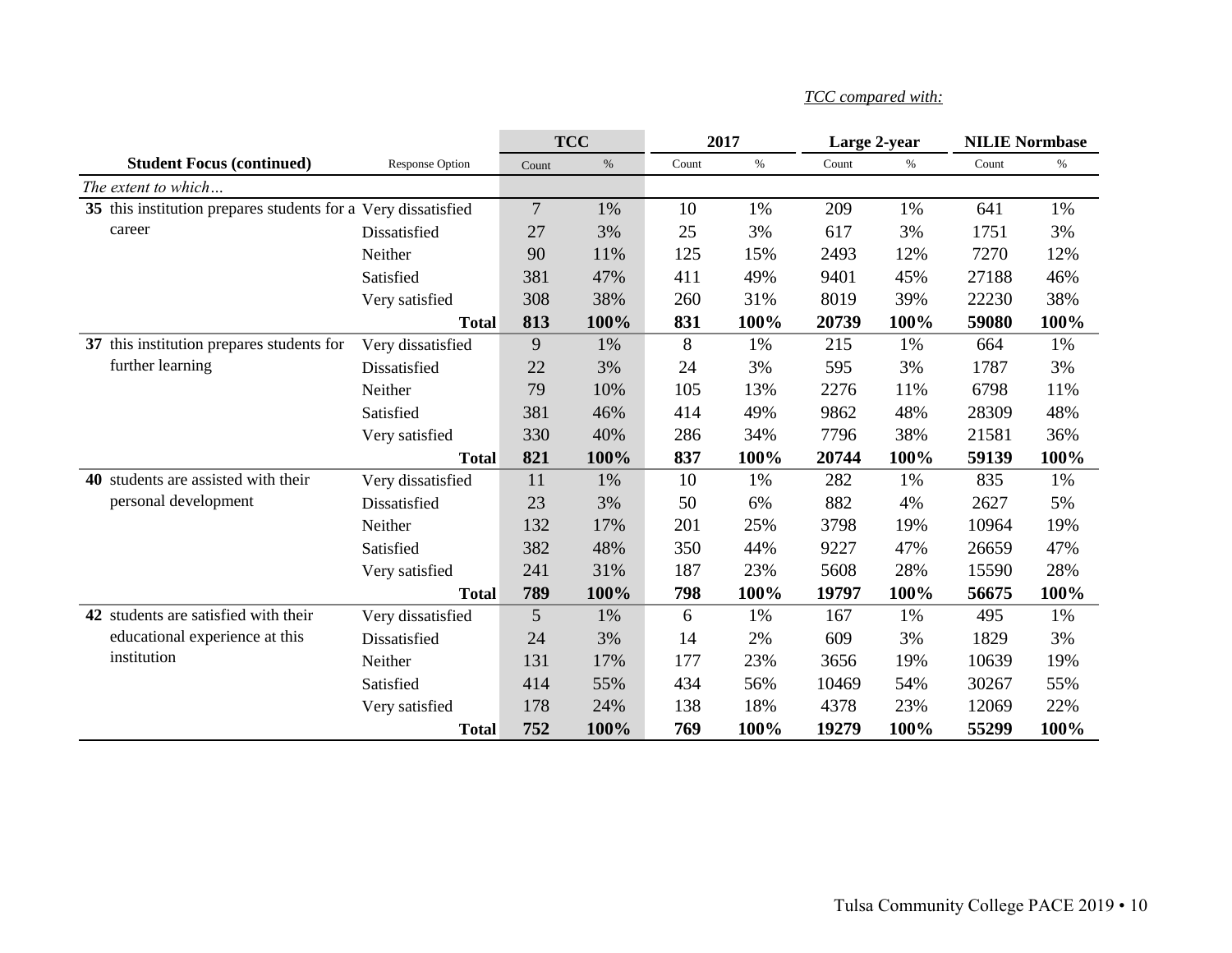# **Table 3. Supervisory Relationships Frequency Distributions**

*TCC compared with:*

|                                          |                        |       | <b>TCC</b> |       | 2017 | Large 2-year |      | <b>NILIE Normbase</b> |      |
|------------------------------------------|------------------------|-------|------------|-------|------|--------------|------|-----------------------|------|
| <b>Supervisory Relationships</b>         | <b>Response Option</b> | Count | $\%$       | Count | $\%$ | Count        | $\%$ | Count                 | $\%$ |
| The extent to which                      |                        |       |            |       |      |              |      |                       |      |
| 2 my supervisor expresses confidence     | Very dissatisfied      | 19    | 2%         | 20    | 2%   | 705          | 3%   | 2057                  | 3%   |
| in my work                               | Dissatisfied           | 42    | 5%         | 37    | 4%   | 1310         | 6%   | 3845                  | 6%   |
|                                          | Neither                | 54    | 6%         | 104   | 12%  | 1974         | 9%   | 5581                  | 9%   |
|                                          | Satisfied              | 253   | 30%        | 252   | 29%  | 6437         | 30%  | 18000                 | 29%  |
|                                          | Very satisfied         | 467   | 56%        | 453   | 52%  | 11225        | 52%  | 32061                 | 52%  |
|                                          | <b>Total</b>           | 835   | 100%       | 866   | 100% | 21651        | 100% | 61544                 | 100% |
| my supervisor is open to the ideas,<br>9 | Very dissatisfied      | 24    | 3%         | 31    | 4%   | 1116         | 5%   | 3177                  | 5%   |
| opinions, and beliefs of everyone        | Dissatisfied           | 61    | 7%         | 50    | 6%   | 1660         | 8%   | 4641                  | 8%   |
|                                          | Neither                | 60    | 7%         | 103   | 12%  | 2286         | 11%  | 6407                  | 10%  |
|                                          | Satisfied              | 229   | 27%        | 235   | 27%  | 5968         | 28%  | 17008                 | 28%  |
|                                          | Very satisfied         | 462   | 55%        | 450   | 52%  | 10654        | 49%  | 30426                 | 49%  |
|                                          | <b>Total</b>           | 836   | 100%       | 869   | 100% | 21684        | 100% | 61659                 | 100% |
| 12 positive work expectations are        | Very dissatisfied      | 18    | 2%         | 42    | 5%   | 930          | 4%   | 2816                  | 5%   |
| communicated to me                       | Dissatisfied           | 80    | 10%        | 71    | 8%   | 2139         | 10%  | 6322                  | 10%  |
|                                          | Neither                | 106   | 13%        | 144   | 17%  | 3505         | 16%  | 10135                 | 17%  |
|                                          | Satisfied              | 344   | 41%        | 365   | 42%  | 9312         | 44%  | 26130                 | 43%  |
|                                          | Very satisfied         | 293   | 35%        | 237   | 28%  | 5479         | 26%  | 15429                 | 25%  |
|                                          | <b>Total</b>           | 841   | 100%       | 859   | 100% | 21365        | 100% | 60832                 | 100% |
| 13 unacceptable behaviors are identified | Very dissatisfied      | 15    | 2%         | 24    | 3%   | 688          | 4%   | 1978                  | 4%   |
| and communicated to me                   | Dissatisfied           | 34    | 4%         | 53    | 7%   | 1521         | 8%   | 4239                  | 8%   |
|                                          | Neither                | 145   | 19%        | 186   | 24%  | 4729         | 25%  | 13744                 | 25%  |
|                                          | Satisfied              | 358   | 46%        | 330   | 43%  | 8494         | 44%  | 24169                 | 44%  |
|                                          | Very satisfied         | 222   | 29%        | 179   | 23%  | 3852         | 20%  | 10991                 | 20%  |
|                                          | <b>Total</b>           | 774   | 100%       | 772   | 100% | 19284        | 100% | 55121                 | 100% |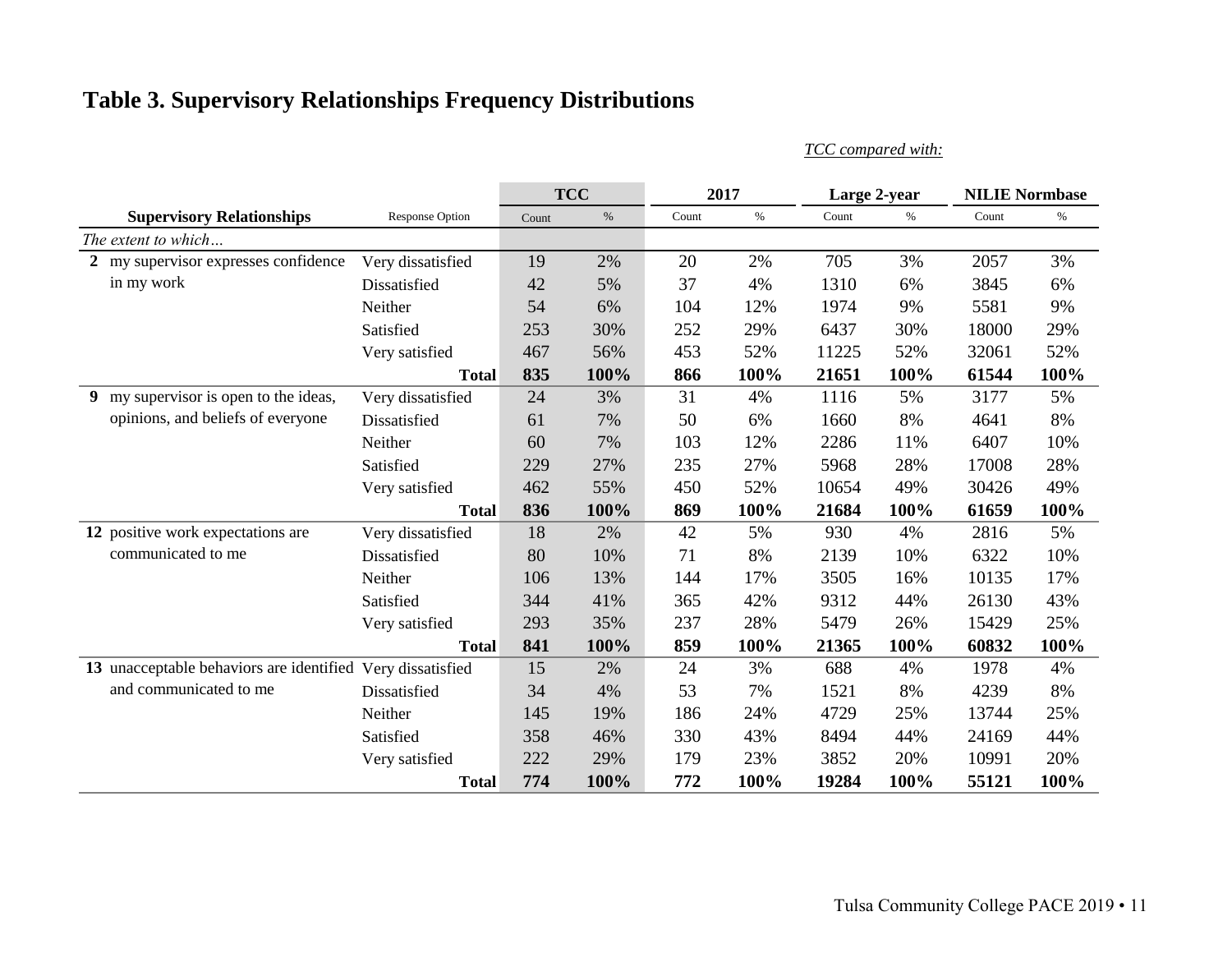|                                                            |                        |       | <b>TCC</b> | 2017  |      | Large 2-year |      | <b>NILIE Normbase</b> |      |
|------------------------------------------------------------|------------------------|-------|------------|-------|------|--------------|------|-----------------------|------|
| <b>Supervisory Relationships (continued)</b>               | <b>Response Option</b> | Count | $\%$       | Count | $\%$ | Count        | $\%$ | Count                 | $\%$ |
| The extent to which                                        |                        |       |            |       |      |              |      |                       |      |
| 20 I receive timely feedback for my                        | Very dissatisfied      | 28    | 3%         | 47    | 6%   | 1204         | 6%   | 3498                  | 6%   |
| work                                                       | Dissatisfied           | 57    | 7%         | 76    | 9%   | 2086         | 10%  | 6105                  | 10%  |
|                                                            | Neither                | 134   | 16%        | 170   | 20%  | 3907         | 18%  | 11336                 | 19%  |
|                                                            | Satisfied              | 332   | 40%        | 315   | 38%  | 8289         | 39%  | 23553                 | 39%  |
|                                                            | Very satisfied         | 283   | 34%        | 230   | 27%  | 5769         | 27%  | 16107                 | 27%  |
|                                                            | <b>Total</b>           | 834   | 100%       | 838   | 100% | 21255        | 100% | 60599                 | 100% |
| 21 I receive appropriate feedback for my Very dissatisfied |                        | 23    | 3%         | 41    | 5%   | 1048         | 5%   | 3019                  | 5%   |
| work                                                       | Dissatisfied           | 68    | 8%         | 74    | 9%   | 2114         | 10%  | 6094                  | 10%  |
|                                                            | Neither                | 124   | 15%        | 147   | 18%  | 3623         | 17%  | 10590                 | 17%  |
|                                                            | Satisfied              | 341   | 41%        | 334   | 40%  | 8710         | 41%  | 24875                 | 41%  |
|                                                            | Very satisfied         | 279   | 33%        | 240   | 29%  | 5723         | 27%  | 15959                 | 26%  |
|                                                            | <b>Total</b>           | 835   | 100%       | 836   | 100% | 21218        | 100% | 60537                 | 100% |
| 26 my supervisor actively seeks my                         | Very dissatisfied      | 37    | 5%         | 51    | 6%   | 1495         | 7%   | 4163                  | 7%   |
| ideas                                                      | Dissatisfied           | 63    | 8%         | 79    | 10%  | 1918         | 9%   | 5571                  | 9%   |
|                                                            | Neither                | 137   | 17%        | 156   | 19%  | 3499         | 17%  | 9875                  | 17%  |
|                                                            | Satisfied              | 259   | 32%        | 263   | 32%  | 6790         | 32%  | 19340                 | 32%  |
|                                                            | Very satisfied         | 326   | 40%        | 273   | 33%  | 7249         | 35%  | 20828                 | 35%  |
|                                                            | <b>Total</b>           | 822   | 100%       | 822   | 100% | 20951        | 100% | 59777                 | 100% |
| 27 my supervisor seriously considers my Very dissatisfied  |                        | 36    | 4%         | 47    | 6%   | 1413         | 7%   | 3927                  | 7%   |
| ideas                                                      | Dissatisfied           | 47    | 6%         | 67    | 8%   | 1738         | 8%   | 4909                  | 8%   |
|                                                            | Neither                | 112   | 14%        | 143   | 17%  | 3263         | 16%  | 9196                  | 15%  |
|                                                            | Satisfied              | 268   | 33%        | 277   | 34%  | 6712         | 32%  | 19252                 | 32%  |
|                                                            | Very satisfied         | 358   | 44%        | 289   | 35%  | 7802         | 37%  | 22469                 | 38%  |
|                                                            | <b>Total</b>           | 821   | 100%       | 823   | 100% | 20928        | 100% | 59753                 | 100% |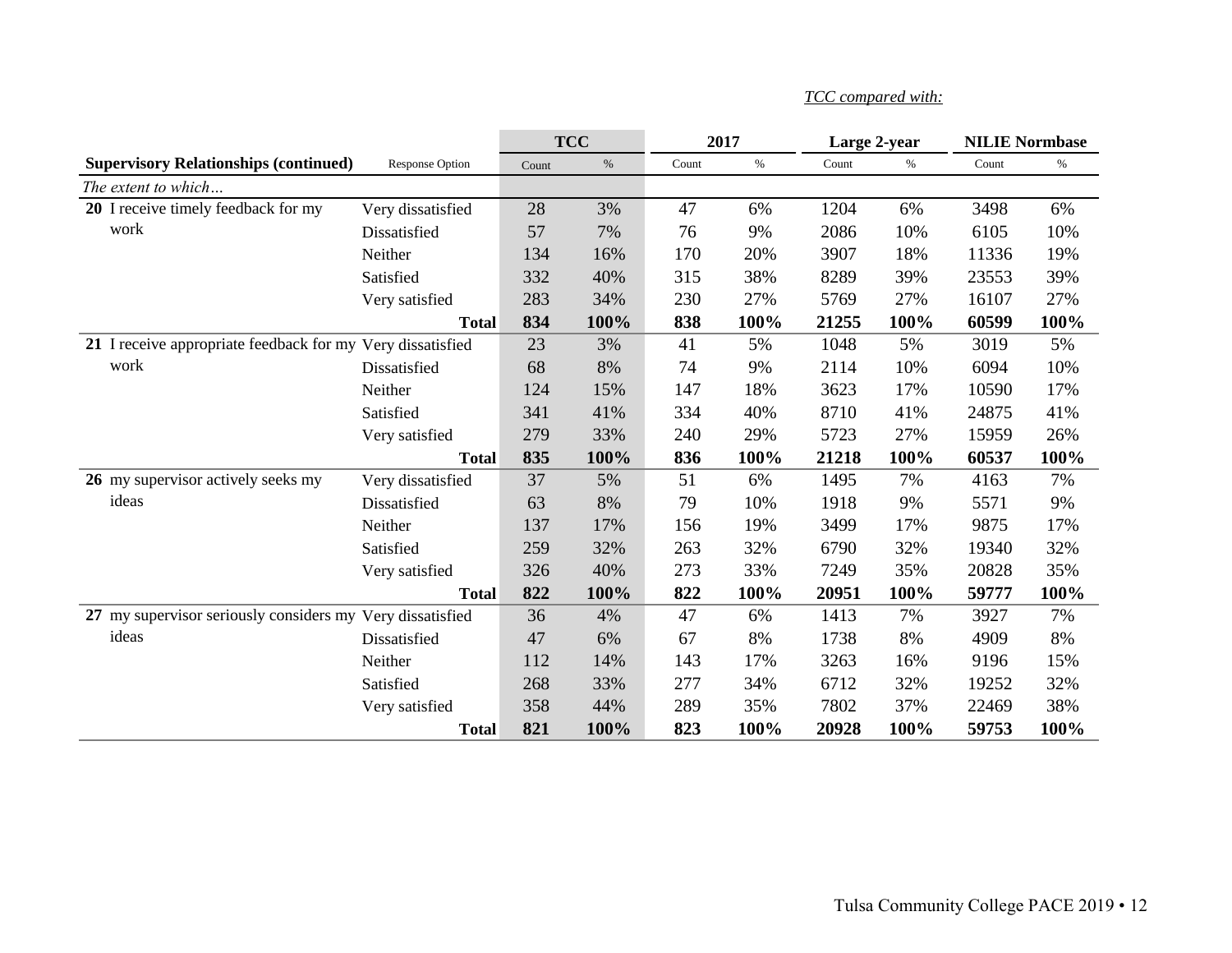|                                              |                        |       | <b>TCC</b> |       | 2017 | Large 2-year |      | <b>NILIE Normbase</b> |      |
|----------------------------------------------|------------------------|-------|------------|-------|------|--------------|------|-----------------------|------|
| <b>Supervisory Relationships (continued)</b> | <b>Response Option</b> | Count | $\%$       | Count | $\%$ | Count        | $\%$ | Count                 | $\%$ |
| The extent to which                          |                        |       |            |       |      |              |      |                       |      |
| 30 work outcomes are clarified for me        | Very dissatisfied      | 17    | 2%         | 35    | 4%   | 890          | 4%   | 2624                  | 4%   |
|                                              | Dissatisfied           | 66    | 8%         | 74    | 9%   | 1879         | 9%   | 5534                  | 9%   |
|                                              | Neither                | 133   | 16%        | 173   | 20%  | 4424         | 21%  | 12844                 | 21%  |
|                                              | Satisfied              | 348   | 42%        | 354   | 42%  | 9046         | 43%  | 25433                 | 42%  |
|                                              | Very satisfied         | 268   | 32%        | 212   | 25%  | 4779         | 23%  | 13541                 | 23%  |
|                                              | <b>Total</b>           | 832   | 100%       | 848   | 100% | 21018        | 100% | 59976                 | 100% |
| 34 my supervisor helps me to improve         | Very dissatisfied      | 27    | 3%         | 38    | 5%   | 1278         | 6%   | 3566                  | 6%   |
| my work                                      | Dissatisfied           | 44    | 5%         | 60    | 7%   | 1716         | 8%   | 5144                  | 9%   |
|                                              | Neither                | 134   | 16%        | 174   | 21%  | 3881         | 19%  | 10968                 | 18%  |
|                                              | Satisfied              | 262   | 32%        | 289   | 35%  | 7182         | 35%  | 20346                 | 34%  |
|                                              | Very satisfied         | 351   | 43%        | 272   | 33%  | 6743         | 32%  | 19405                 | 33%  |
|                                              | <b>Total</b>           | 818   | 100%       | 833   | 100% | 20800        | 100% | 59429                 | 100% |
| 39 I am given the opportunity to be          | Very dissatisfied      | 27    | 3%         | 42    | 5%   | 935          | 4%   | 2561                  | 4%   |
| creative in my work                          | Dissatisfied           | 46    | 6%         | 47    | 6%   | 1237         | 6%   | 3530                  | 6%   |
|                                              | Neither                | 84    | 10%        | 114   | 13%  | 2656         | 13%  | 7687                  | 13%  |
|                                              | Satisfied              | 304   | 37%        | 320   | 38%  | 7957         | 38%  | 22691                 | 38%  |
|                                              | Very satisfied         | 360   | 44%        | 322   | 38%  | 8264         | 39%  | 23555                 | 39%  |
|                                              | <b>Total</b>           | 821   | 100%       | 845   | 100% | 21049        | 100% | 60024                 | 100% |
| 45 I have the opportunity to express my      | Very dissatisfied      | 27    | 3%         | 47    | 6%   | 1166         | 6%   | 3404                  | 6%   |
| ideas in appropriate forums                  | Dissatisfied           | 72    | 9%         | 74    | 9%   | 2009         | 10%  | 5927                  | 10%  |
|                                              | Neither                | 130   | 16%        | 175   | 21%  | 4043         | 19%  | 11513                 | 19%  |
|                                              | Satisfied              | 323   | 40%        | 331   | 39%  | 8481         | 41%  | 24119                 | 41%  |
|                                              | Very satisfied         | 261   | 32%        | 213   | 25%  | 5109         | 25%  | 14563                 | 24%  |
|                                              | <b>Total</b>           | 813   | 100%       | 840   | 100% | 20808        | 100% | 59526                 | 100% |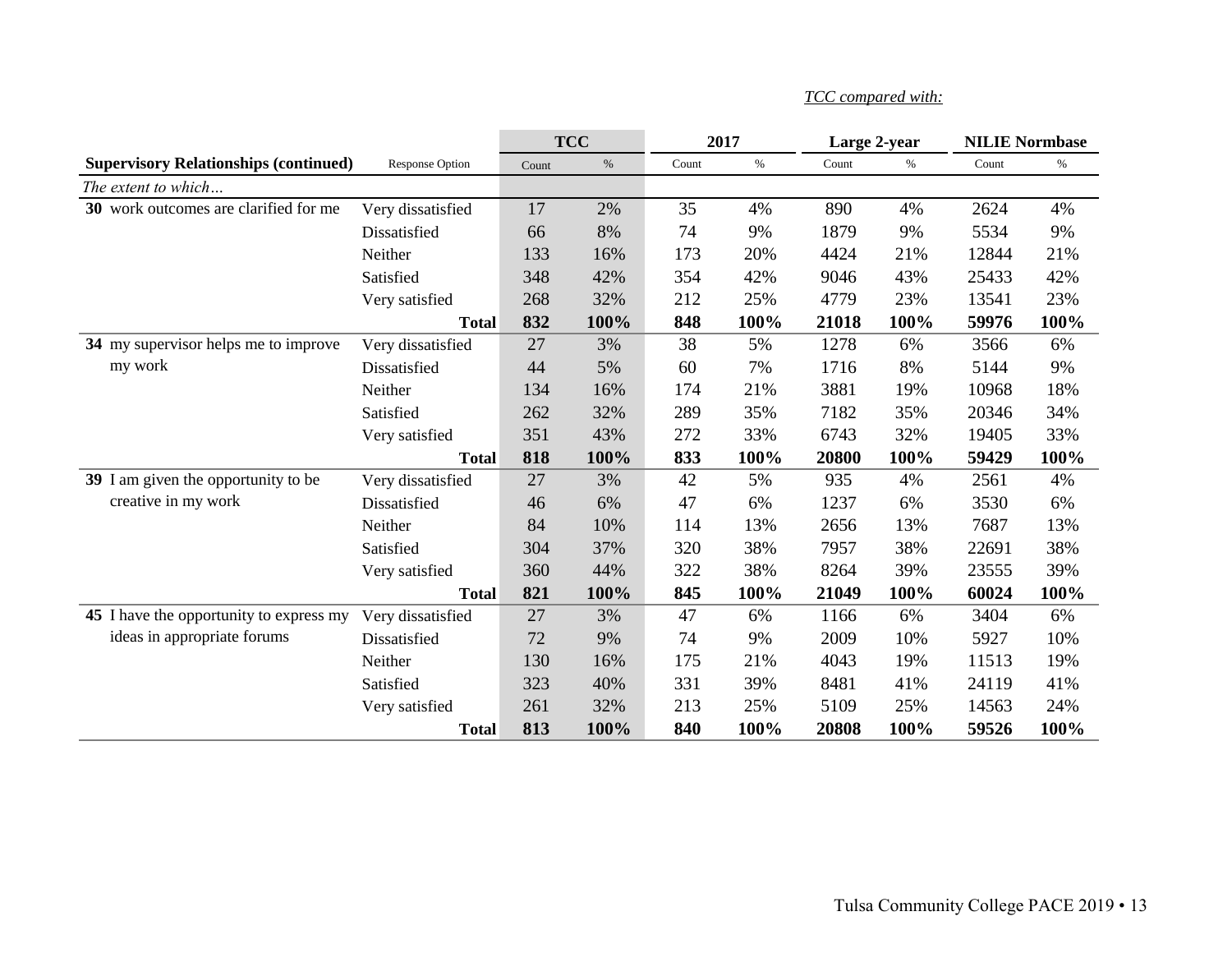|                                              |                   | <b>TCC</b> |      | 2017  |      | Large 2-year |      | <b>NILIE Normbase</b> |      |
|----------------------------------------------|-------------------|------------|------|-------|------|--------------|------|-----------------------|------|
| <b>Supervisory Relationships (continued)</b> | Response Option   | Count      | %    | Count | %    | Count        | $\%$ | Count                 | %    |
| The extent to which                          |                   |            |      |       |      |              |      |                       |      |
| 46 professional development and              | Very dissatisfied | 22         | 3%   | 59    | 7%   | 1057         | 5%   | 3348                  | 6%   |
| training opportunities are available         | Dissatisfied      | 47         | 6%   | 62    | 7%   | 1776         | 8%   | 5465                  | 9%   |
|                                              | Neither           | 95         | 11%  | 121   | 14%  | 2967         | 14%  | 9127                  | 15%  |
|                                              | Satisfied         | 342        | 41%  | 357   | 42%  | 8030         | 38%  | 23148                 | 39%  |
|                                              | Very satisfied    | 321        | 39%  | 246   | 29%  | 7155         | 34%  | 18694                 | 31%  |
|                                              | <b>Total</b>      | 827        | 100% | 845   | 100% | 20985        | 100% | 59782                 | 100% |

*TCC compared with:*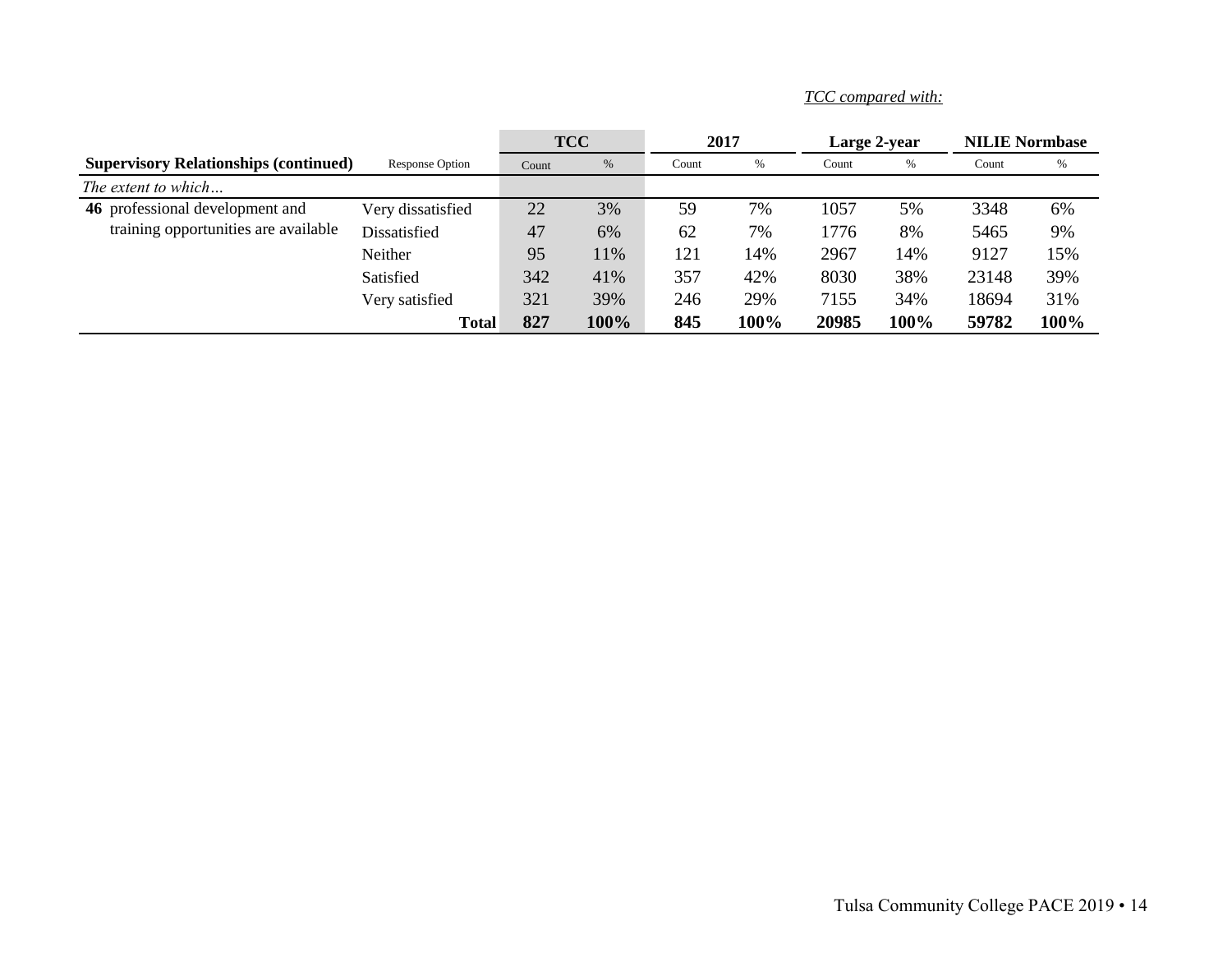# **Table 4. Teamwork Frequency Distributions**

|                                                               |                        |       | <b>TCC</b> |       | 2017 | Large 2-year                                |       | <b>NILIE Normbase</b> |      |  |
|---------------------------------------------------------------|------------------------|-------|------------|-------|------|---------------------------------------------|-------|-----------------------|------|--|
| <b>Teamwork</b>                                               | <b>Response Option</b> | Count | $\%$       | Count | $\%$ | Count                                       | $\%$  | Count                 | $\%$ |  |
| The extent to which                                           |                        |       |            |       |      |                                             |       |                       |      |  |
| 3 there is a spirit of cooperation within                     | Very dissatisfied      | 26    | 3%         | 27    | 3%   | 1066                                        | 5%    | 2928                  | 5%   |  |
| my work team                                                  | Dissatisfied           | 70    | 8%         | 68    | 8%   | 2221                                        | 10%   | 6425                  | 10%  |  |
|                                                               | Neither                | 75    | 9%         | 106   | 12%  | 2474                                        | 11%   | 6615                  | 11%  |  |
|                                                               | Satisfied              | 275   | 33%        | 290   | 33%  | 7330                                        | 34%   | 20774                 | 34%  |  |
|                                                               | Very satisfied         | 383   | 46%        | 376   | 43%  | 8437                                        | 39%   | 24573                 | 40%  |  |
|                                                               | <b>Total</b>           | 829   | 100%       | 867   | 100% | 21528                                       | 100%  | 61315                 | 100% |  |
| 14 my primary work team uses problem-                         | Very dissatisfied      | 16    | 2%         | 14    | 2%   | 632                                         | 3%    | 1809                  | 3%   |  |
| solving techniques                                            | Dissatisfied           | 37    | 5%         | 57    | 7%   | 1557                                        | 8%    | 4306                  | 7%   |  |
|                                                               | Neither                | 95    | 12%        | 124   | 16%  | 3377                                        | 17%   | 9602                  | 16%  |  |
|                                                               | Satisfied              | 337   | 42%        | 335   | 42%  | 8650                                        | 42%   | 24849                 | 42%  |  |
|                                                               | Very satisfied         | 311   | 39%        | 270   | 34%  | 6234                                        | 30%   | 17928                 | 31%  |  |
|                                                               | <b>Total</b>           | 796   | 100%       | 800   | 100% | 20450                                       | 100%  | 58494                 | 100% |  |
| 24 there is an opportunity for all ideas to Very dissatisfied |                        | 30    | 4%         | 43    | 5%   | 1107                                        | 5%    | 3095                  | 5%   |  |
| be exchanged within my work team                              | Dissatisfied           | 62    | 8%         | 59    | 7%   | 2075                                        | 10%   | 5879                  | 10%  |  |
|                                                               | Neither                | 90    | 11%        | 108   | 13%  | 3047                                        | 15%   | 8594                  | 14%  |  |
|                                                               | Satisfied              | 322   | 39%        | 322   | 40%  | 8215                                        | 39%   | 23419                 | 39%  |  |
|                                                               | Very satisfied         | 315   | 38%        | 282   | 35%  | 6438                                        | 31%   | 18606                 | 31%  |  |
|                                                               | <b>Total</b>           | 819   | 100%       | 814   | 100% | 20882                                       | 100%  | 59593                 | 100% |  |
| 33 my work team provides an                                   | Very dissatisfied      | 34    | 4%         | 37    | 4%   | 1121                                        | 5%    | 3244                  | 5%   |  |
| environment for free and open                                 | Dissatisfied           | 46    | 6%         | 61    | 7%   | 1940                                        | 9%    | 5420                  | 9%   |  |
| expression of ideas, opinions and                             | Neither                | 89    | 11%        | 104   | 13%  | 2950                                        | 14%   | 8255                  | 14%  |  |
| beliefs                                                       | Satisfied              | 320   | 40%        | 332   | 40%  | 7810<br>38%<br>6905<br>33%<br>20726<br>100% | 22529 | 38%                   |      |  |
|                                                               | Very satisfied         | 316   | 39%        | 291   | 35%  |                                             |       | 19814                 | 33%  |  |
|                                                               | <b>Total</b>           | 805   | 100%       | 825   | 100% |                                             |       | 59262                 | 100% |  |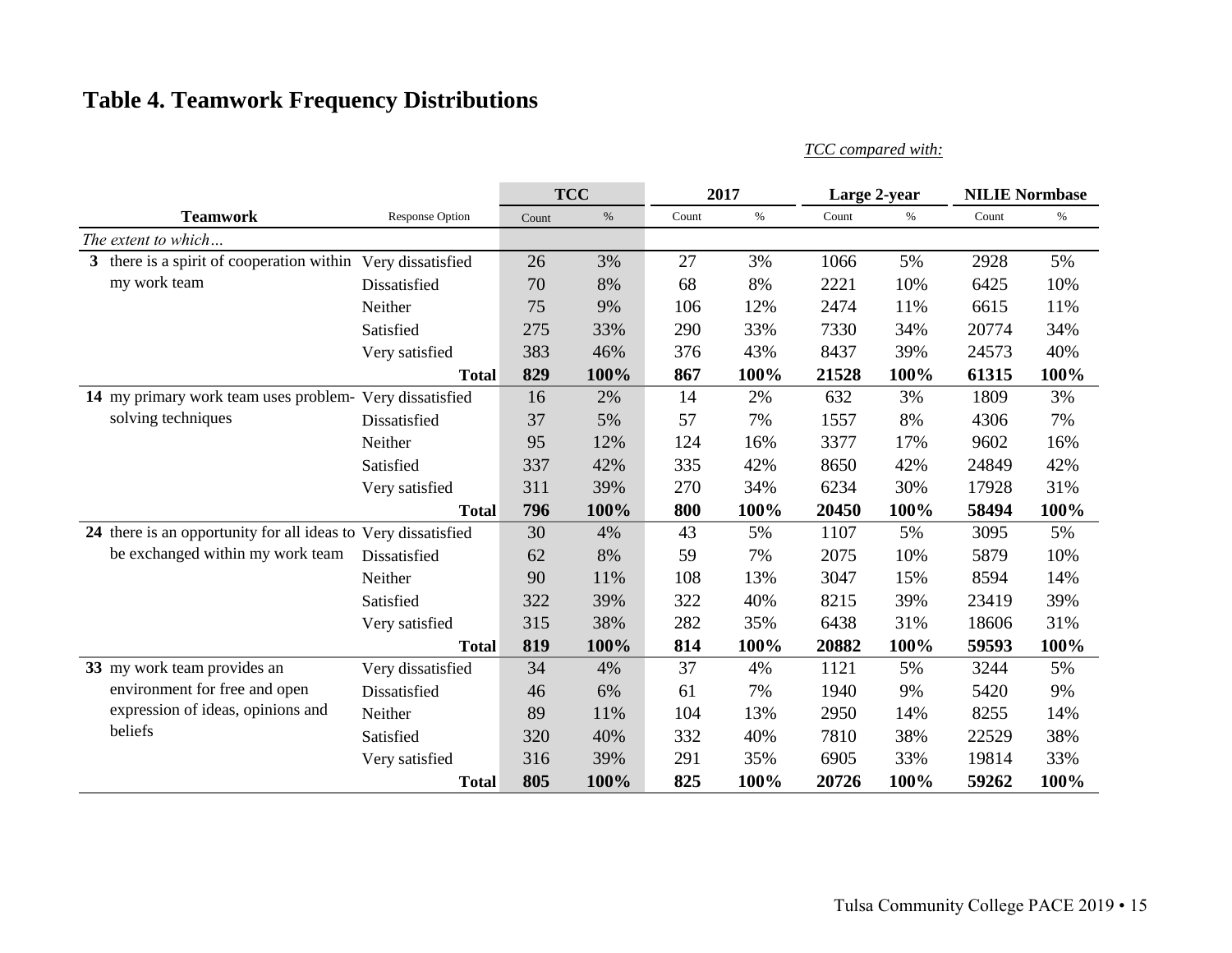|                                         |                        |       | <b>TCC</b> |       | 2017 |       | Large 2-year | <b>NILIE Normbase</b> |      |
|-----------------------------------------|------------------------|-------|------------|-------|------|-------|--------------|-----------------------|------|
| <b>Teamwork (continued)</b>             | <b>Response Option</b> | Count | %          | Count | %    | Count | %            | Count                 | $\%$ |
| The extent to which                     |                        |       |            |       |      |       |              |                       |      |
| 36 my work team coordinates its efforts | Very dissatisfied      | 21    | 3%         | 23    | 3%   | 690   | 3%           | 2016                  | 3%   |
| with appropriate individuals and        | Dissatisfied           | 47    | 6%         | 46    | 6%   | 1457  | 7%           | 4137                  | 7%   |
| teams                                   | Neither                | 105   | 13%        | 139   | 18%  | 3403  | 17%          | 9613                  | 17%  |
|                                         | Satisfied              | 332   | 42%        | 328   | 41%  | 8606  | 43%          | 24959                 | 43%  |
|                                         | Very satisfied         | 289   | 36%        | 258   | 32%  | 6080  | 30%          | 17426                 | 30%  |
|                                         | <b>Total</b>           | 794   | 100%       | 794   | 100% | 20236 | 100%         | 58151                 | 100% |
| 43 a spirit of cooperation exists in my | Very dissatisfied      | 34    | 4%         | 43    | 5%   | 1331  | 6%           | 3678                  | 6%   |
| department                              | Dissatisfied           | 62    | 7%         | 52    | 6%   | 1998  | 9%           | 5589                  | 9%   |
|                                         | Neither                | 84    | 10%        | 106   | 13%  | 2753  | 13%          | 7433                  | 12%  |
|                                         | Satisfied              | 316   | 38%        | 318   | 38%  | 7685  | 36%          | 21744                 | 36%  |
|                                         | Very satisfied         | 333   | 40%        | 325   | 39%  | 7300  | 35%          | 21617                 | 36%  |
|                                         | <b>Total</b>           | 829   | 100%       | 844   | 100% | 21067 | 100%         | 60061                 | 100% |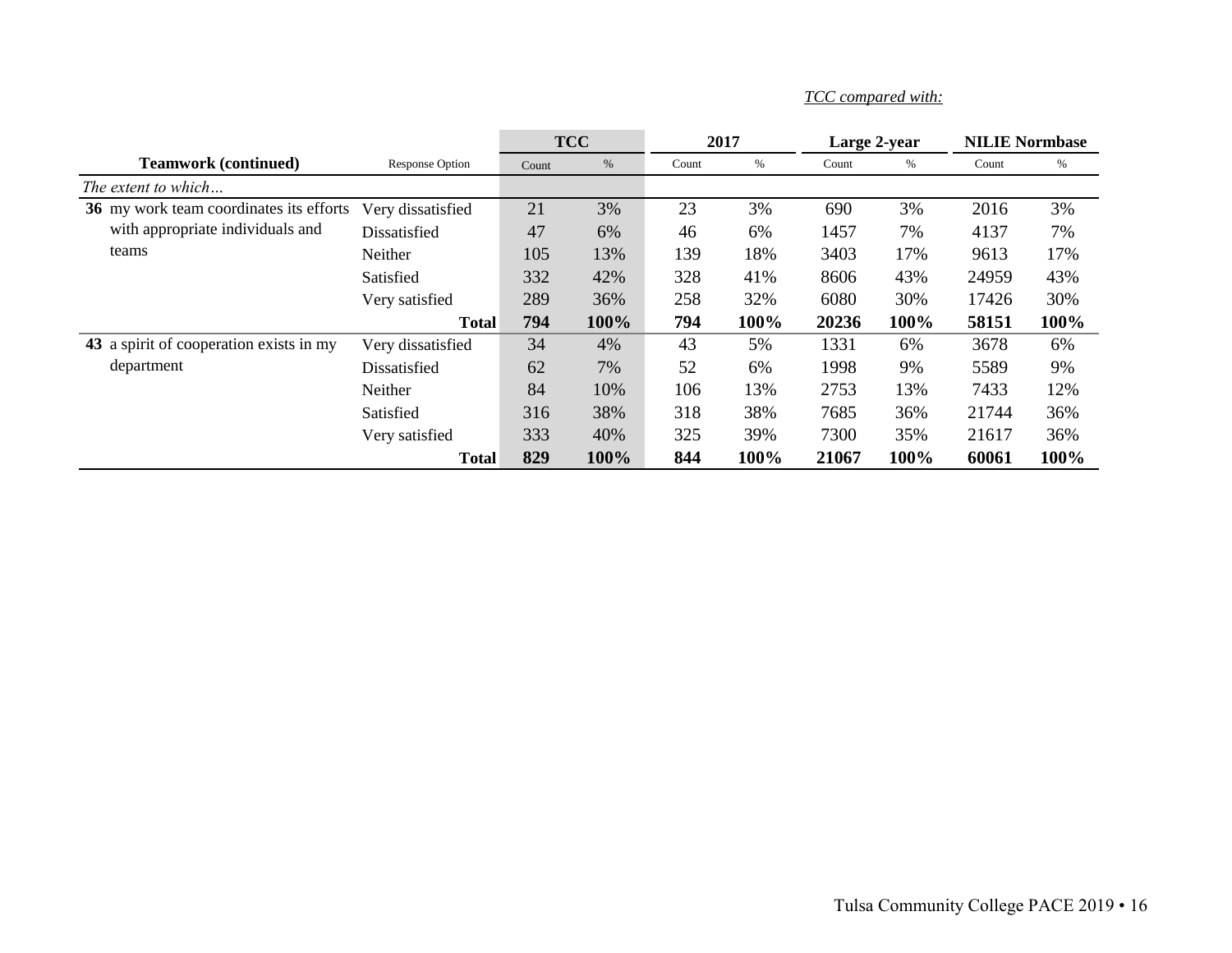# **Table 5. Climate Factor Mean Comparisons**

|                                  |     | <b>TCC</b> |       | 2017  |                |       | Large 2-year |                |       | <b>NILIE Normbase</b> |                |  |
|----------------------------------|-----|------------|-------|-------|----------------|-------|--------------|----------------|-------|-----------------------|----------------|--|
| <b>Climate Factor</b>            | N   | Mean       | Mean  | Sig.  | Effect<br>size | Mean  | Sig.         | Effect<br>size | Mean  | Sig.                  | Effect<br>size |  |
| Overall                          | 862 | 3.965      | 3.815 | ***   | .205           | 3.785 | ***          | .242           | 3.774 | ***                   | .254           |  |
| <b>Institutional Structure</b>   | 862 | 3.732      | 3.533 | ***   | .229           | 3.492 | ***          | .269           | 3.472 | ***                   | .288           |  |
| <b>Student Focus</b>             | 862 | 4.144      | 4.048 | $***$ | .153           | 4.059 | ***          | .131           | 4.048 | ***                   | .148           |  |
| <b>Supervisory Relationships</b> | 862 | 4.034      | 3.865 | ***   | .198           | 3.847 | ***          | .210           | 3.836 | ***                   | .221           |  |
| <b>Teamwork</b>                  | 860 | 4.045      | 3.964 |       |                | 3.860 | ***          | .190           | 3.872 | ***                   | .178           |  |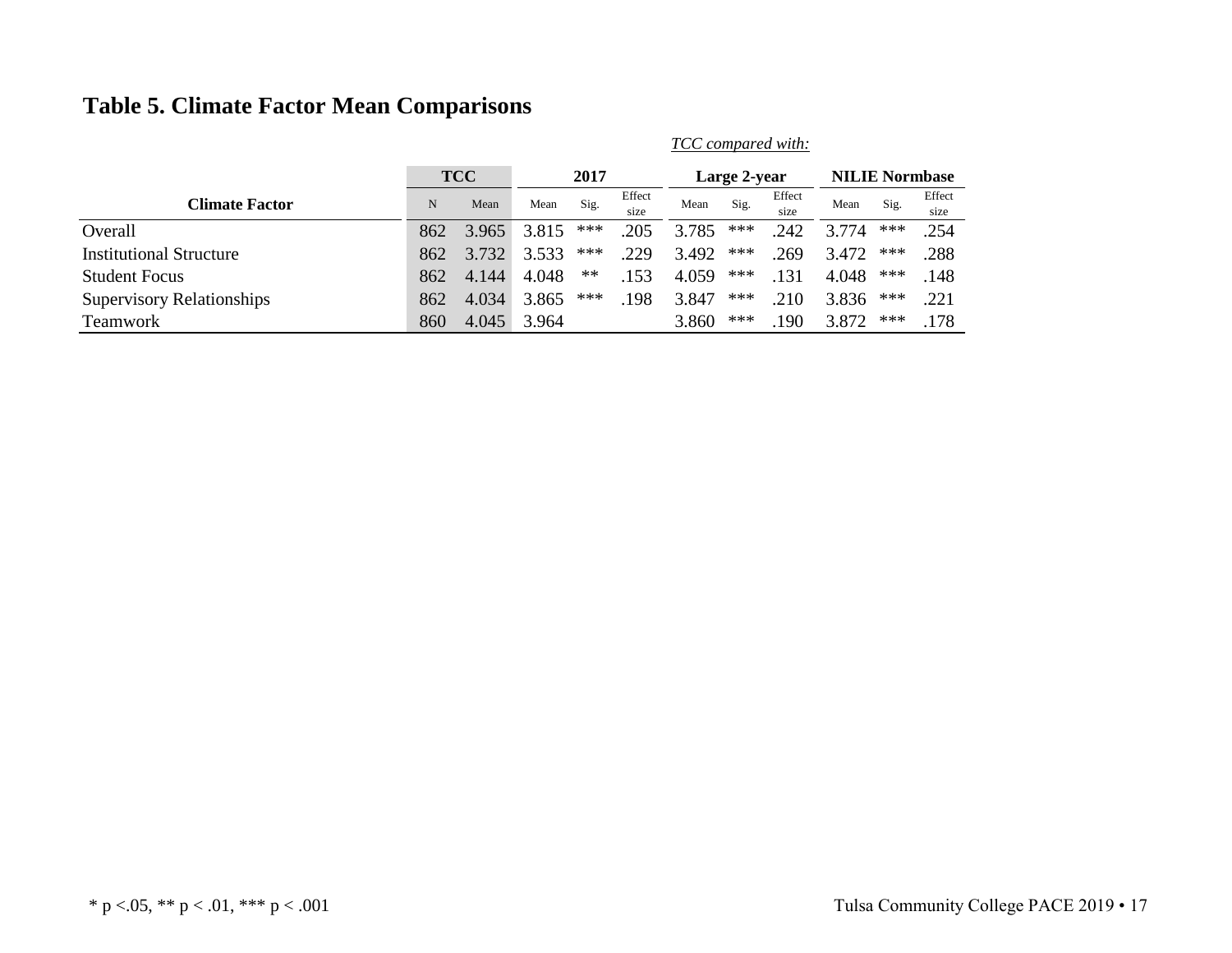# **Figure 1. Means by Comparison Group and Climate Factor**

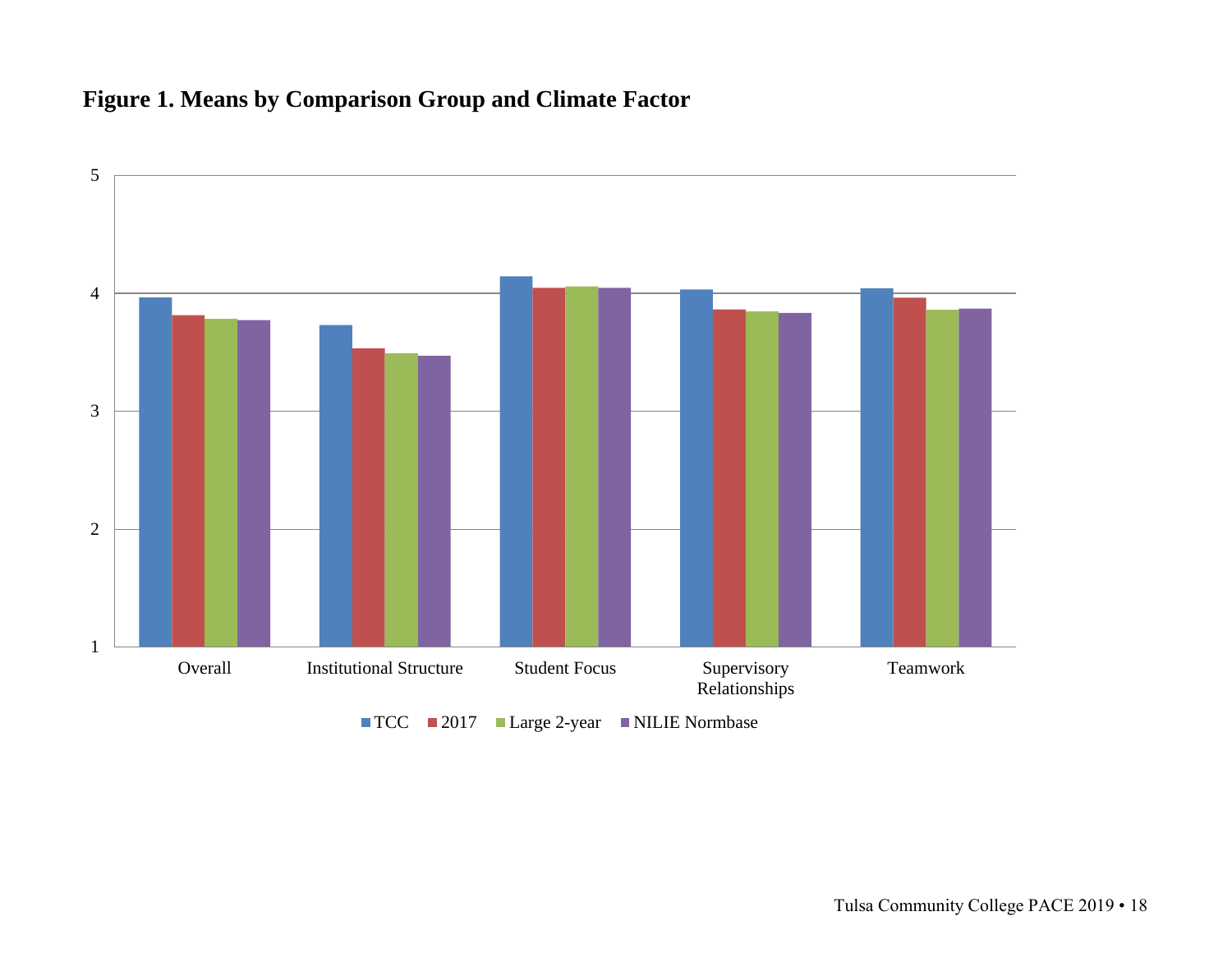# **Table 6. Institutional Structure Item Mean Comparisons**

|    |                                                                                      |     | <b>TCC</b> | 2017  |       |                |       | Large 2-year |                | <b>NILIE Normbase</b> |      |                |
|----|--------------------------------------------------------------------------------------|-----|------------|-------|-------|----------------|-------|--------------|----------------|-----------------------|------|----------------|
|    | <b>Institutional Structure</b>                                                       | N   | Mean       | Mean  | Sig.  | Effect<br>size | Mean  | Sig.         | Effect<br>size | Mean                  | Sig. | Effect<br>size |
|    | The extent to which                                                                  |     |            |       |       |                |       |              |                |                       |      |                |
|    | the actions of this institution reflect its mission                                  | 837 | 4.099      | 3.889 | ***   | .234           | 3.855 | ***          | .248           | 3.831                 | ***  | .269           |
| 4  | decisions are made at the appropriate level at this institution                      | 820 | 3.571      | 3.378 | ***   | .167           | 3.288 | $***$        | .240           | 3.286                 | ***  | .239           |
| 5  | the institution effectively promotes diversity in the workplace                      | 832 | 4.044      | 3.990 |       |                | 3.920 | ***          | .120           | 3.868                 | ***  | .169           |
| 6  | administrative leadership is focused on meeting the needs of<br>students             | 841 | 4.026      | 3.861 | $***$ | .158           | 3.754 | $***$        | .238           | 3.709                 | ***  | .272           |
| 10 | information is shared within the institution                                         | 840 | 3.531      | 3.285 | ***   | .197           | 3.263 | ***          | .215           | 3.228                 | ***  | .241           |
| 11 | institutional teams use problem-solving techniques                                   | 772 | 3.728      | 3.457 | ***   | .278           | 3.469 | ***          | .260           | 3.454                 | ***  | .271           |
| 15 | I am able to appropriately influence the direction of this<br>institution            | 768 | 3.316      | 3.130 | $**$  | .158           | 3.115 | ***          | .170           | 3.136                 | ***  | .152           |
| 16 | open and ethical communication is practiced at this institution                      | 837 | 3.755      | 3.531 | ***   | .194           | 3.372 | ***          | .315           | 3.342                 | ***  | .335           |
| 22 | this institution has been successful in positively motivating my<br>performance      | 833 | 3.652      | 3.410 | ***   | .199           | 3.444 | ***          | .167           | 3.440                 | ***  | .171           |
| 25 | a spirit of cooperation exists at this institution                                   | 842 | 3.739      | 3.564 | $**$  | .150           | 3.416 | ***          | .268           | 3.391                 | ***  | .285           |
| 29 | institution-wide policies guide my work                                              | 833 | 4.011      | 3.847 | ***   | .181           | 3.730 | ***          | .289           | 3.722                 | ***  | .295           |
| 32 | this institution is appropriately organized                                          | 822 | 3.546      | 3.250 | ***   | .257           | 3.299 | $***$        | .208           | 3.284                 | ***  | .220           |
| 38 | I have the opportunity for advancement within this institution                       | 774 | 3.258      | 2.971 | ***   | .224           | 3.128 | $***$        | .100           | 3.126                 | $**$ | .103           |
| 41 | I receive adequate information regarding important activities at<br>this institution | 831 | 3.836      | 3.641 | ***   | .180           | 3.697 | ***          | .128           | 3.657                 | ***  | .162           |
| 44 | my work is guided by clearly defined administrative processes                        | 825 | 3.762      | 3.530 | ***   | .209           | 3.514 | ***          | .218           | 3.494                 | ***  | .234           |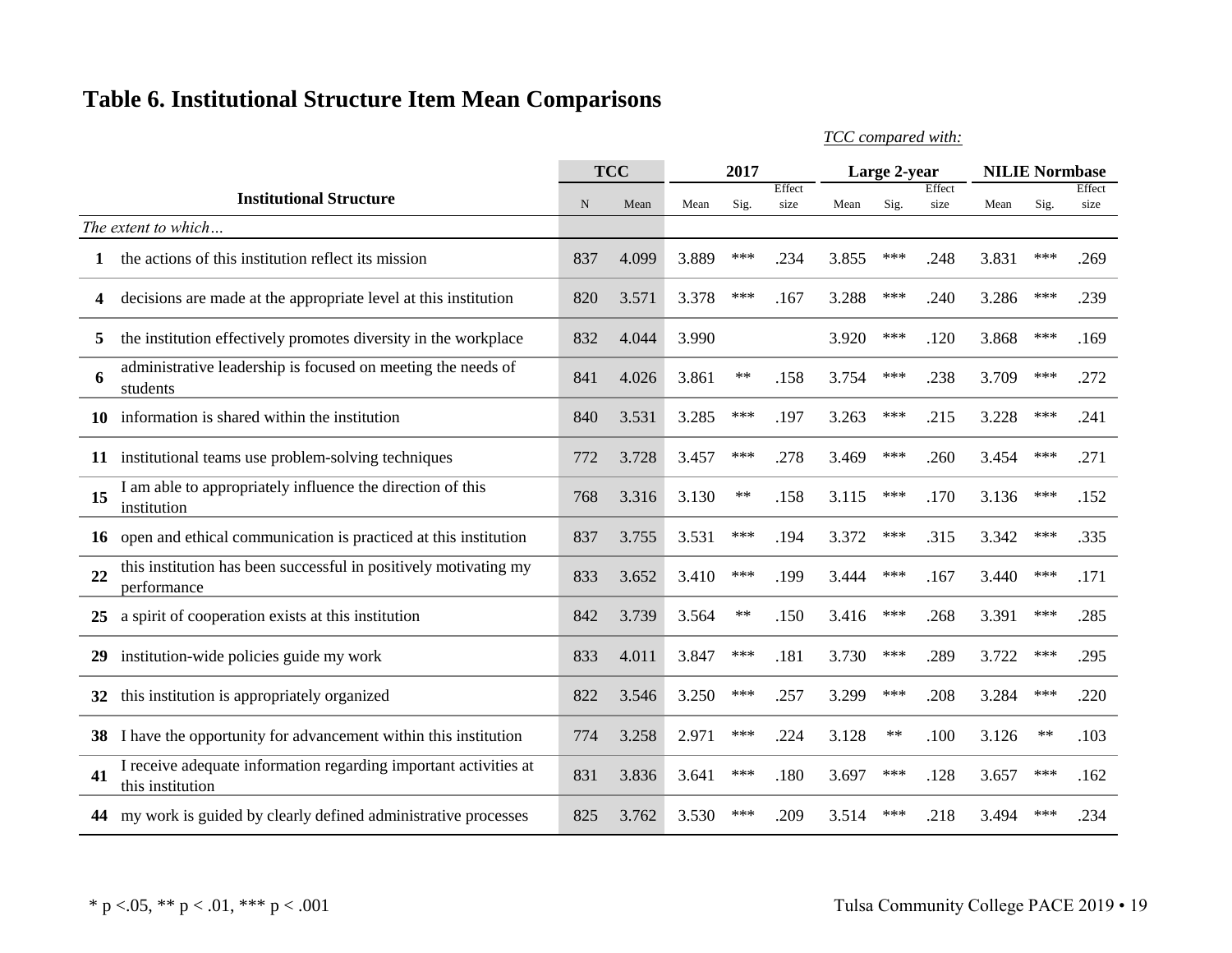# **Table 7. Student Focus Item Mean Comparisons**

*TCC compared with:*

|    |                                                                                 |             | <b>TCC</b> | 2017  |        |        |       | Large 2-year |        | <b>NILIE Normbase</b> |       |        |
|----|---------------------------------------------------------------------------------|-------------|------------|-------|--------|--------|-------|--------------|--------|-----------------------|-------|--------|
|    | <b>Student Focus</b>                                                            |             |            |       |        | Effect |       |              | Effect |                       |       | Effect |
|    |                                                                                 | $\mathbf N$ | Mean       | Mean  | Sig.   | size   | Mean  | Sig.         | size   | Mean                  | Sig.  | size   |
|    | The extent to which                                                             |             |            |       |        |        |       |              |        |                       |       |        |
| 7  | student needs are central to what we do                                         | 839         | 4.207      | 4.045 | $***$  | .167   | 3.960 | ***          | .231   | 3.917                 | ***   | .264   |
| 8  | I feel my job is relevant to this institution's mission                         | 841         | 4.539      | 4.479 |        |        | 4.428 | ***          | .134   | 4.410                 | ***   | .152   |
| 17 | faculty meet the needs of students                                              | 794         | 4.043      | 3.985 |        |        | 3.980 |              |        | 3.996                 |       |        |
| 18 | student ethnic and cultural diversity are important at this<br>institution      | 835         | 4.217      | 4.175 |        |        | 4.150 | ∗            | .075   | 4.082                 | ***   | .147   |
| 19 | students' competencies are enhanced                                             | 799         | 4.095      | 3.955 | ***    | .170   | 3.966 | ***          | .149   | 3.968                 | ***   | .148   |
| 23 | non-teaching professional personnel meet the needs of students                  | 805         | 4.088      | 3.907 | $***$  | .199   | 3.925 | ***          | .171   | 3.942                 | ***   | .154   |
| 28 | classified personnel meet the needs of students                                 | 777         | 4.023      | 3.917 | $\ast$ | .120   | 3.835 | ***          | .205   | 3.887                 | ***   | .150   |
| 31 | students receive an excellent education at this institution                     | 814         | 4.188      | 4.080 | $***$  | .135   | 4.184 |              |        | 4.165                 |       |        |
| 35 | this institution prepares students for a career                                 | 813         | 4.176      | 4.066 | $***$  | .133   | 4.177 |              |        | 4.161                 |       |        |
| 37 | this institution prepares students for further learning                         | 821         | 4.219      | 4.130 | ∗      | .110   | 4.178 |              |        | 4.156                 | ∗     | .077   |
| 40 | students are assisted with their personal development                           | 789         | 4.038      | 3.820 | ***    | .250   | 3.960 | ∗            | .089   | 3.945                 | $***$ | .105   |
| 42 | students are satisfied with their educational experience at this<br>institution | 752         | 3.979      | 3.889 | $\ast$ | .118   | 3.948 |              |        | 3.933                 |       |        |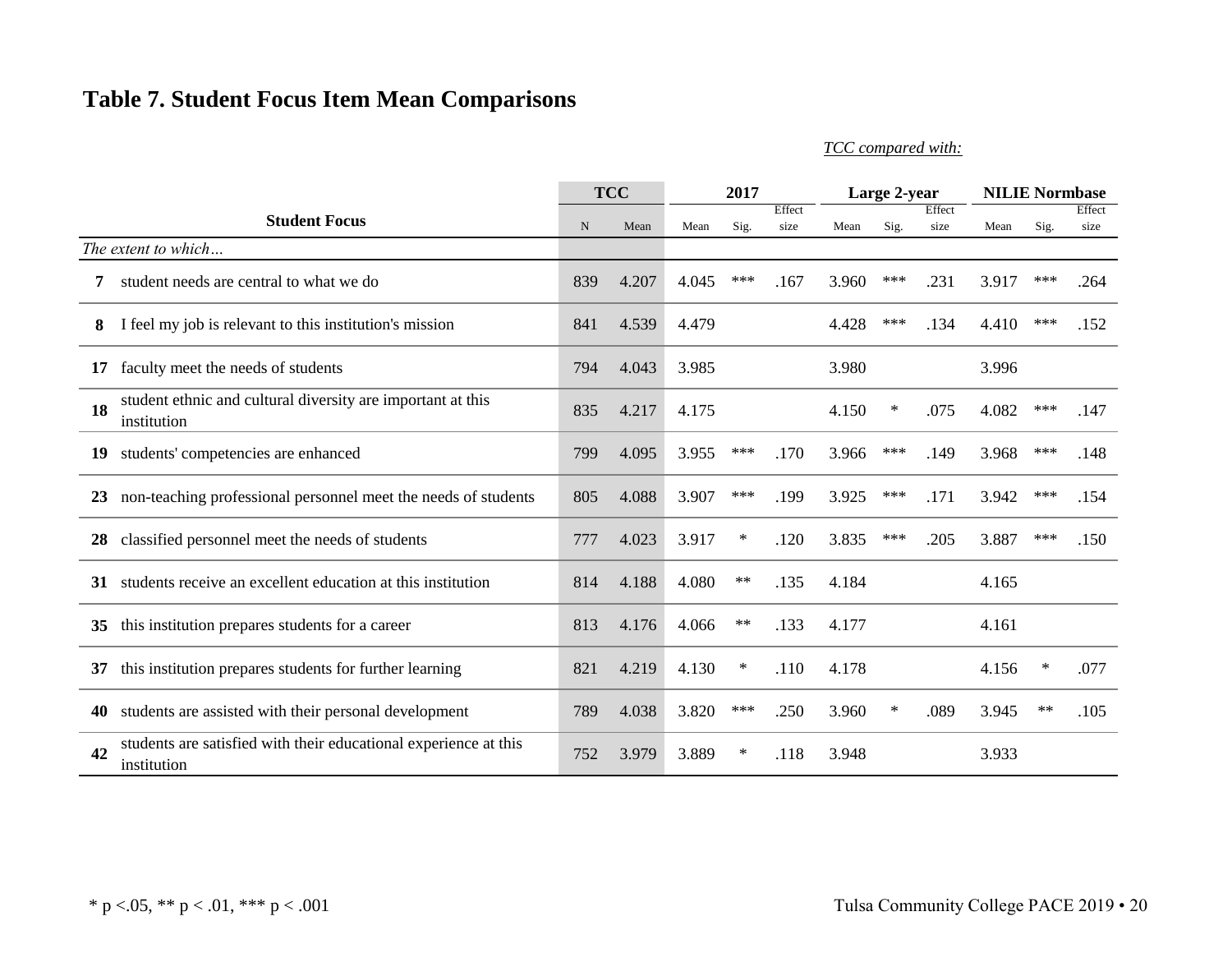# **Table 8. Supervisory Relationships Item Mean Comparisons**

*TCC compared with:*

|              |                                                                          |             | <b>TCC</b> | 2017  |       |                | Large 2-year |       |                | <b>NILIE Normbase</b> |      |                |
|--------------|--------------------------------------------------------------------------|-------------|------------|-------|-------|----------------|--------------|-------|----------------|-----------------------|------|----------------|
|              | <b>Supervisory Relationships</b>                                         | $\mathbf N$ | Mean       | Mean  | Sig.  | Effect<br>size | Mean         | Sig.  | Effect<br>size | Mean                  | Sig. | Effect<br>size |
|              | The extent to which                                                      |             |            |       |       |                |              |       |                |                       |      |                |
|              |                                                                          |             |            |       |       |                |              |       |                |                       |      |                |
| $\mathbf{2}$ | my supervisor expresses confidence in my work                            | 835         | 4.326      | 4.248 |       |                | 4.209        | $***$ | .112           | 4.205                 | $**$ | .114           |
| 9            | my supervisor is open to the ideas, opinions, and beliefs of<br>everyone | 836         | 4.249      | 4.177 |       |                | 4.078        | ***   | .147           | 4.084                 | ***  | .141           |
|              | 12 positive work expectations are communicated to me                     | 841         | 3.968      | 3.796 | $***$ | .163           | 3.762        | $***$ | .192           | 3.740                 | ***  | .209           |
| 13           | unacceptable behaviors are identified and communicated to me             | 774         | 3.953      | 3.760 | ***   | .204           | 3.690        | ***   | .267           | 3.689                 | ***  | .268           |
| 20           | I receive timely feedback for my work                                    | 834         | 3.941      | 3.722 | $***$ | .203           | 3.721        | ***   | .195           | 3.704                 | ***  | .209           |
|              | 21 I receive appropriate feedback for my work                            | 835         | 3.940      | 3.787 | $***$ | .144           | 3.752        | ***   | .171           | 3.738                 | ***  | .183           |
|              | 26 my supervisor actively seeks my ideas                                 | 822         | 3.942      | 3.764 | $***$ | .153           | 3.782        | ***   | .132           | 3.788                 | ***  | .127           |
| 27           | my supervisor seriously considers my ideas                               | 821         | 4.054      | 3.843 | ***   | .187           | 3.848        | ***   | .171           | 3.861                 | ***  | .161           |
| 30           | work outcomes are clarified for me                                       | 832         | 3.942      | 3.748 | ***   | .190           | 3.711        | $***$ | .222           | 3.696                 | ***  | .234           |
| 34           | my supervisor helps me to improve my work                                | 818         | 4.059      | 3.837 | ***   | .206           | 3.788        | ***   | .234           | 3.789                 | ***  | .232           |
| 39           | I am given the opportunity to be creative in my work                     | 821         | 4.125      | 3.986 | $***$ | .132           | 4.016        | $**$  | .102           | 4.019                 | $**$ | .100           |
| 45           | I have the opportunity to express my ideas in appropriate forums         | 813         | 3.884      | 3.701 | ***   | .169           | 3.690        | ***   | .175           | 3.681                 | ***  | .183           |
| 46           | professional development and training opportunities are available        | 827         | 4.080      | 3.792 | ***   | .270           | 3.879        | ***   | .180           | 3.809                 | ***  | .238           |